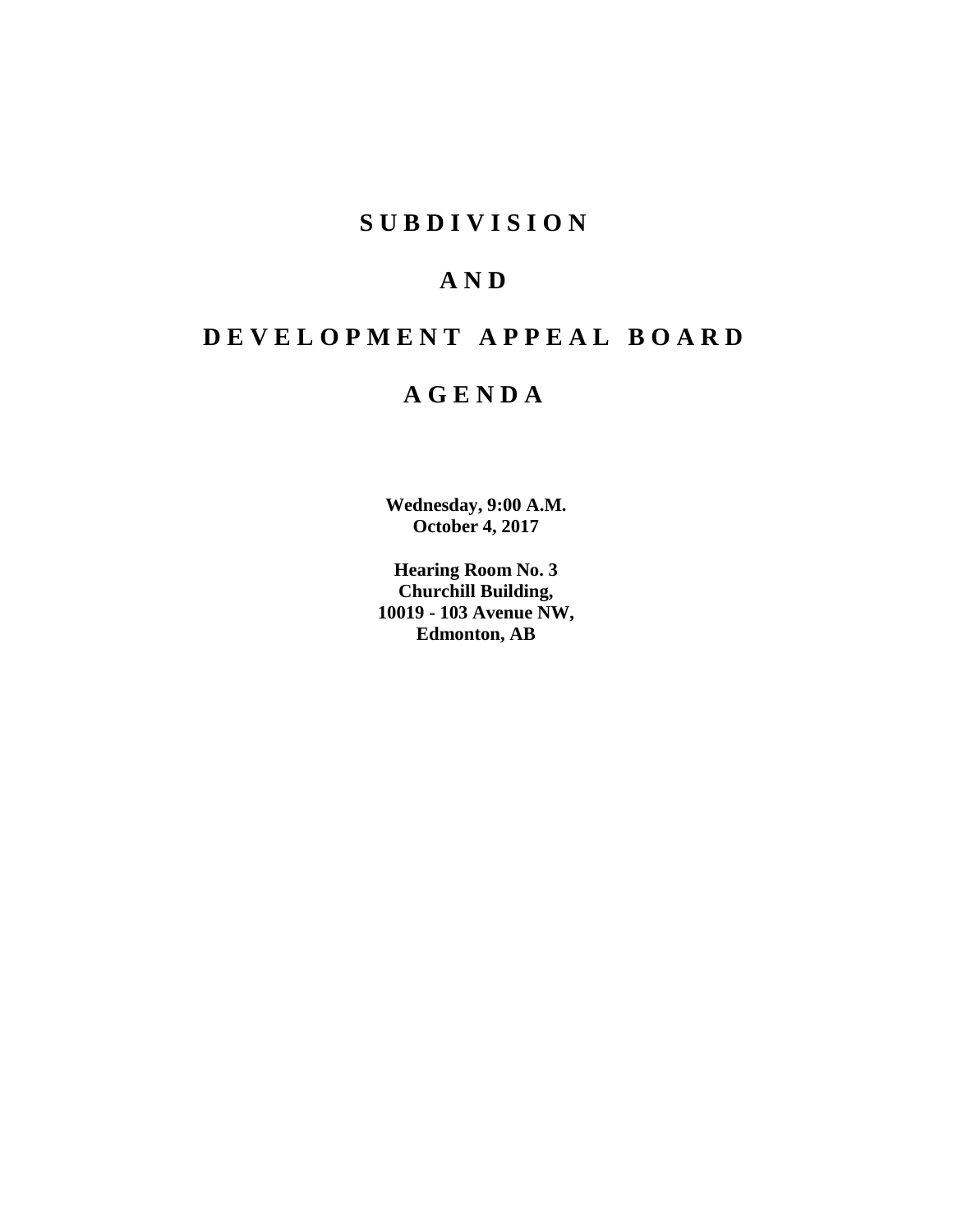## **SUBDIVISION AND DEVELOPMENT APPEAL BOARD HEARING ROOM NO. 3**

|              | <b>NOTE:</b> |               | Unless otherwise stated, all references to "section numbers" refer to<br>the authority under the Edmonton Zoning Bylaw 12800.                                                                                     |
|--------------|--------------|---------------|-------------------------------------------------------------------------------------------------------------------------------------------------------------------------------------------------------------------|
|              |              |               | 14368 - 92 Avenue NW<br>Project No.: 246474011-001                                                                                                                                                                |
|              |              |               | To construct a Single Detached House with an<br>Unenclosed Front Porch (8.18 metres by 1.46<br>metres), fireplace, rear attached Garage and<br>Basement Development (NOT to be used as an<br>additional Dwelling) |
| $\mathbf{I}$ | 10:30 A.M.   | SDAB-D-17-179 |                                                                                                                                                                                                                   |
|              |              |               | 5231 - 157 Avenue NW<br>Project No.: 255024506-003                                                                                                                                                                |
|              |              |               | To construct exterior alterations to a Single<br>Detached House (Driveway extension, 2.94)<br>metres by 5.8 metres), existing without permits                                                                     |
| I            | 9:00 A.M.    | SDAB-D-17-178 |                                                                                                                                                                                                                   |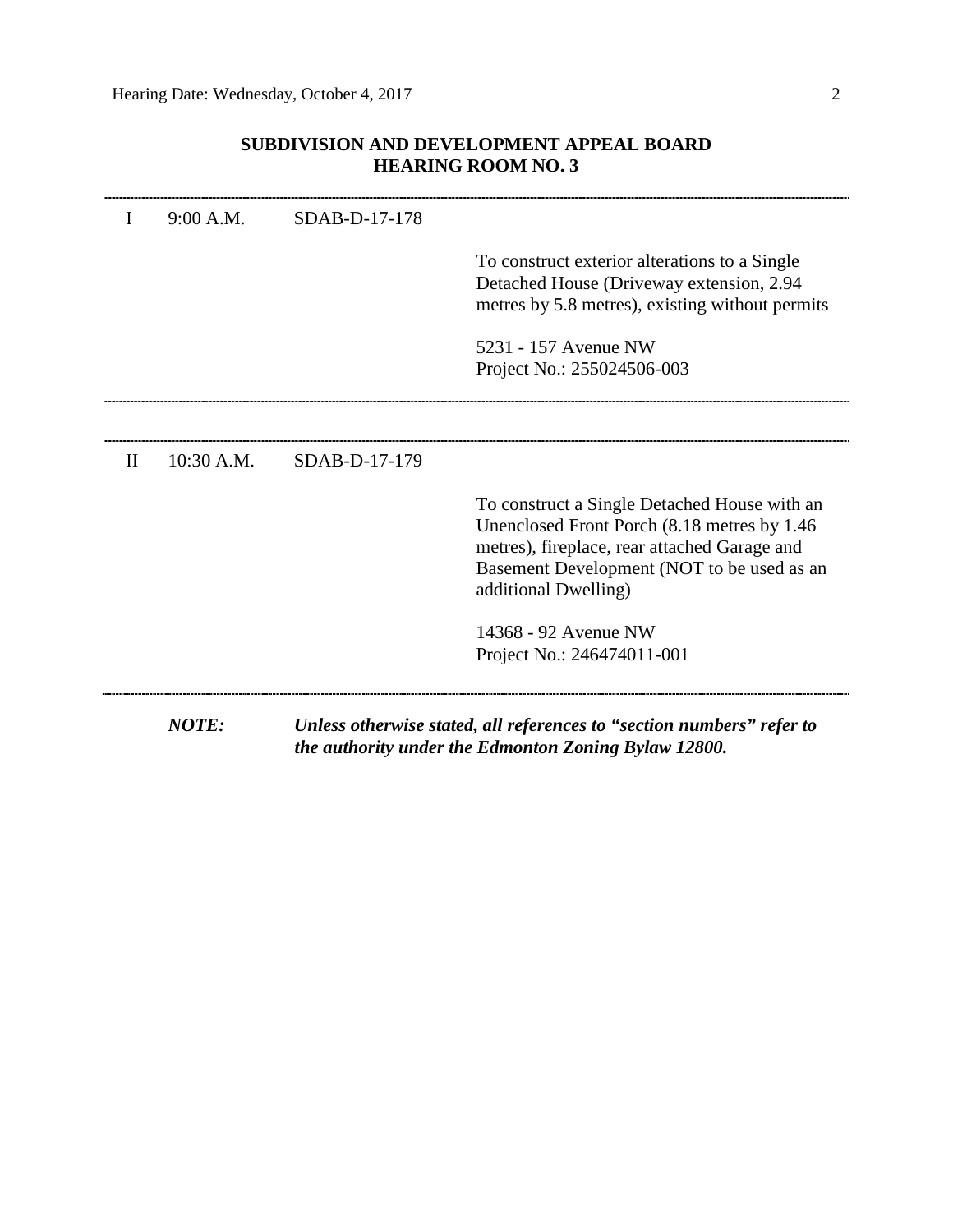| <b>ITEM I: 9:00 A.M.</b> |                                                        | FILE: SDAB-D-17-178                                                                                                                          |  |  |  |  |  |  |
|--------------------------|--------------------------------------------------------|----------------------------------------------------------------------------------------------------------------------------------------------|--|--|--|--|--|--|
|                          | AN APPEAL FROM THE DECISION OF THE DEVELOPMENT OFFICER |                                                                                                                                              |  |  |  |  |  |  |
|                          | <b>APPELLANT:</b>                                      |                                                                                                                                              |  |  |  |  |  |  |
|                          | <b>APPLICATION NO.:</b>                                | 255024506-003                                                                                                                                |  |  |  |  |  |  |
|                          | <b>APPLICATION TO:</b>                                 | Construct exterior alterations to a Single<br>Detached House (Driveway extension,<br>2.94 metres by 5.8 metres), existing<br>without permits |  |  |  |  |  |  |
|                          | <b>DECISION OF THE</b><br>DEVELOPMENT AUTHORITY:       | Refused                                                                                                                                      |  |  |  |  |  |  |
|                          | <b>DECISION DATE:</b>                                  | September 8, 2017                                                                                                                            |  |  |  |  |  |  |
|                          | <b>DATE OF APPEAL:</b>                                 | September 12, 2017                                                                                                                           |  |  |  |  |  |  |
|                          | MUNICIPAL DESCRIPTION<br>OF SUBJECT PROPERTY:          | 5231 - 157 Avenue NW                                                                                                                         |  |  |  |  |  |  |
|                          | <b>LEGAL DESCRIPTION:</b>                              | Plan 9724015 Blk 33 Lot 55                                                                                                                   |  |  |  |  |  |  |
|                          | ZONE:                                                  | (RF1) Single Detached Residential Zone                                                                                                       |  |  |  |  |  |  |
|                          | <b>OVERLAY:</b>                                        | N/A                                                                                                                                          |  |  |  |  |  |  |
|                          | STATUTORY PLAN(S):                                     | Pilot Sound Area Structure Plan<br>Hollick Kenyon Neighbourhood Structure<br>Plan                                                            |  |  |  |  |  |  |
|                          |                                                        |                                                                                                                                              |  |  |  |  |  |  |

## *Grounds for Appeal*

The Appellant provided the following reasons for appealing the decision of the Development Authority:

The driveway was extended in order to provide additional parking for our children, while they lived at home and required plugging in their vehicle during the winter season. We had a safety concern with running an extension cord across the city sidewalk and a friend recommended extending our concrete driveway. At that time, we were not aware that there was a bylaw limiting the allowable width of a driveway and noticed numerous houses having driveway extensions. We discussed with our adjoining neighbor if he had any concerns, before proceeding with hiring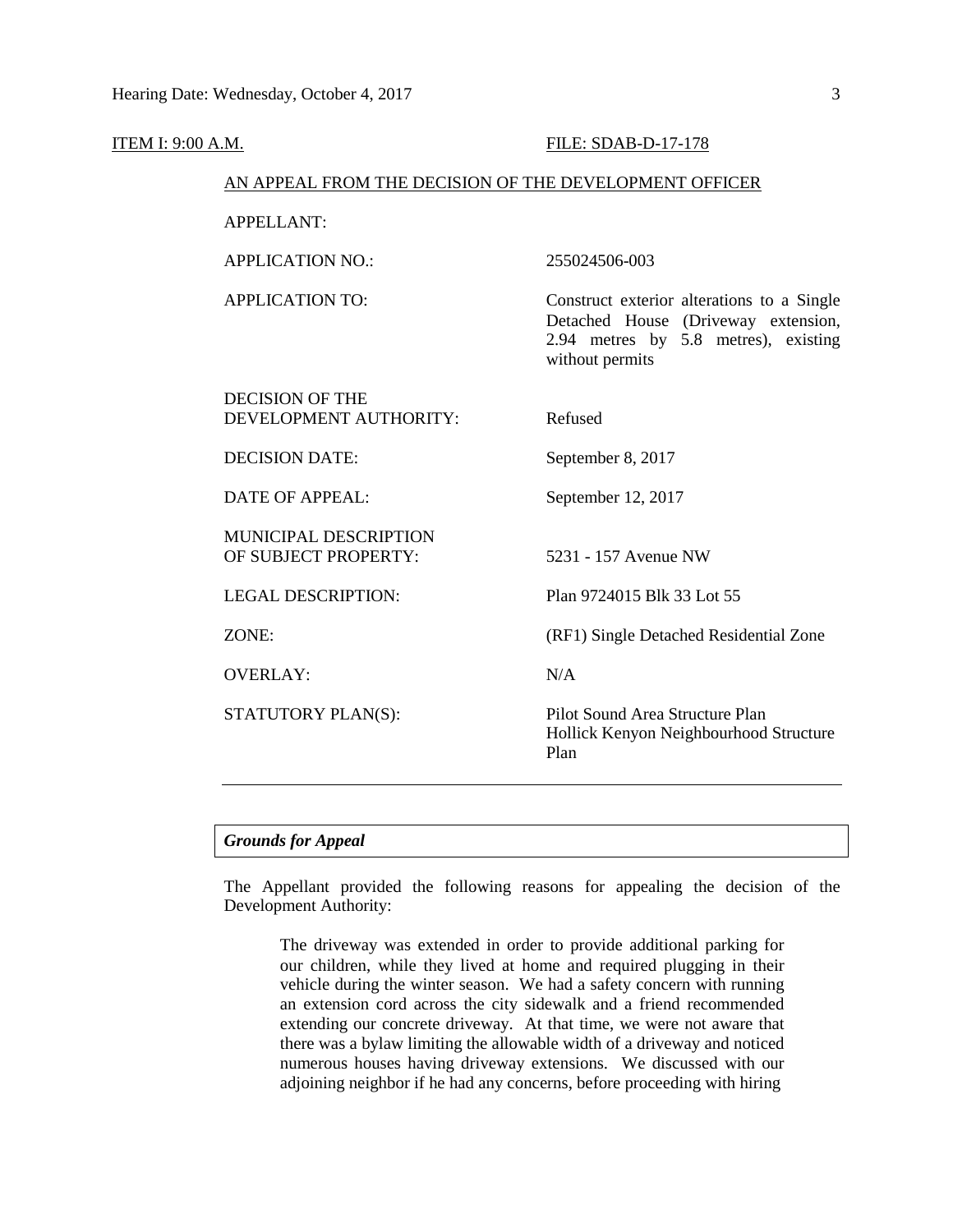a professional company to pour the concrete. Our main concern was that there was adequate slope to provide proper drainage.

It is our opinion that having the extension professional done has enhanced the front appearance and increases the value of our property. At this time it would be disappointing in having to remove the extension.

## *General Matters*

## **Appeal Information:**

The *Municipal Government Act*, RSA 2000, c M-26 states the following:

#### **Grounds for Appeal**

**685(1)** If a development authority

- (a) fails or refuses to issue a development permit to a person,
- (b) issues a development permit subject to conditions, or
- (c) issues an order under section 645,

the person applying for the permit or affected by the order under section 645 may appeal to the subdivision and development appeal board.

#### **Appeals**

**686(1)** A development appeal to a subdivision and development appeal board is commenced by filing a notice of the appeal, containing reasons, with the board within 14 days,

- (a) in the case of an appeal made by a person referred to in section 685(1), after
	- (i) the date on which the person is notified of the order or decision or the issuance of the development permit, or

#### **Hearing and Decision**

…

**687(3)** In determining an appeal, the subdivision and development appeal board

…

…

(a.1) must comply with the land use policies and statutory plans and, subject to clause (d), the land use bylaw in effect;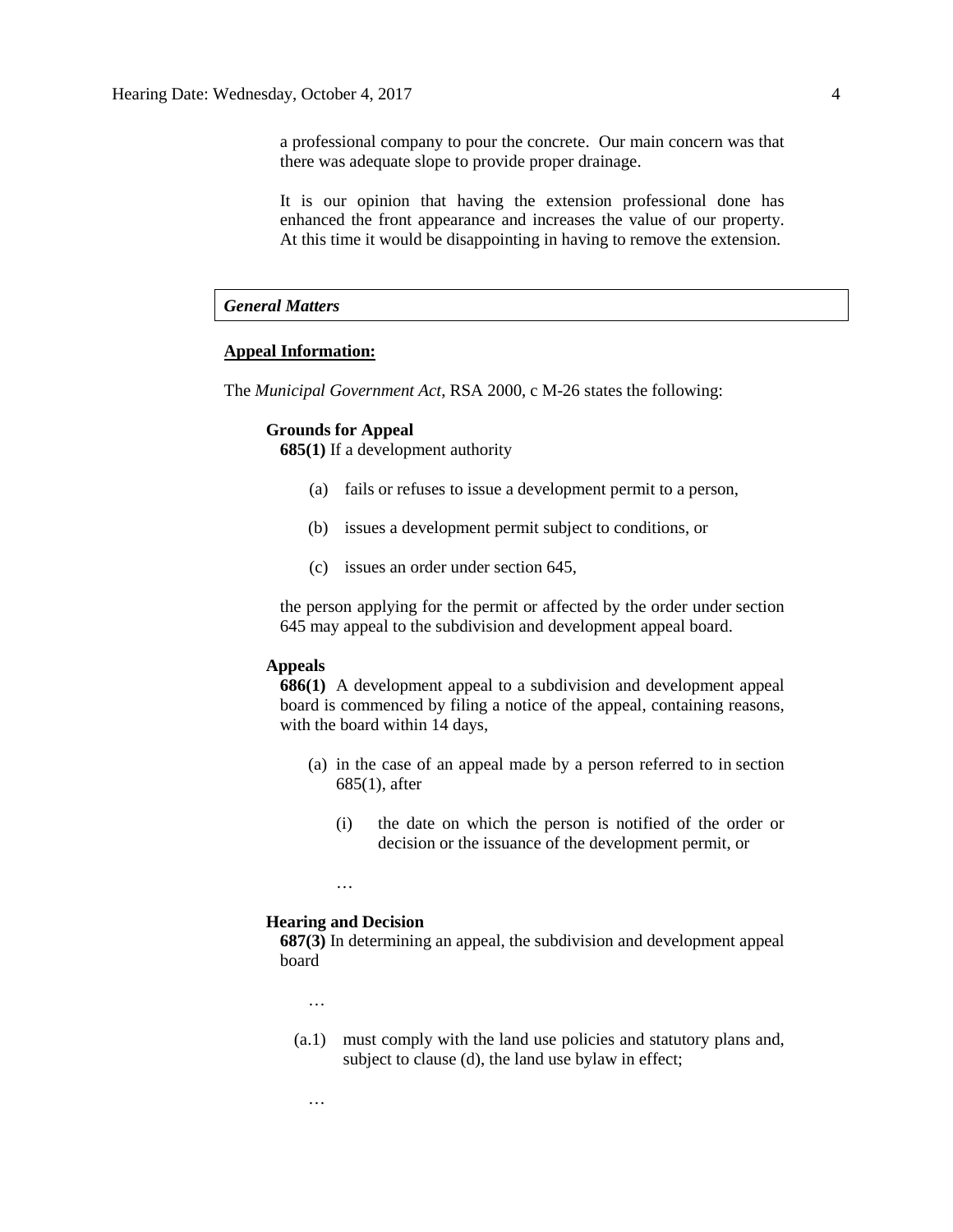- (c) may confirm, revoke or vary the order, decision or development permit or any condition attached to any of them or make or substitute an order, decision or permit of its own;
- (d) may make an order or decision or issue or confirm the issue of a development permit even though the proposed development does not comply with the land use bylaw if, in its opinion,
	- (i) the proposed development would not
		- (A) unduly interfere with the amenities of the neighbourhood, or
		- (B) materially interfere with or affect the use, enjoyment or value of neighbouring parcels of land,
	- and
	- (ii) the proposed development conforms with the use prescribed for that land or building in the land use bylaw.

#### **General Provisions from the** *Edmonton Zoning Bylaw:*

Under section 110.2(4), **Single Detached Housing** is a **Permitted Use** in the (RF1) Single Detached Residential Zone.

Under section 6.1(2), **Accessory** means, "when used to describe a Use or building, a Use or building naturally or normally incidental, subordinate, and devoted to the principal Use or building, and located on the same lot or Site."

Under section 6.1(31), **Driveway** means "an area that provides access for vehicles from a public or private roadway to a Garage or Parking Area and does not include a Walkway."

Under section 6.1(63), **Landscaping** means:

the preservation or modification of the natural features of a Site through the placement or addition of any or a combination of the following:

- a. soft landscaping elements such as trees, shrubs, plants, lawns and ornamental plantings;
- b. decorative hardsurfacing elements such as bricks, pavers, shale, crushed rock or other suitable materials, excluding monolithic concrete and asphalt, in the form of patios, walkways and paths; and
- c. architectural elements such as decorative Fencing, walls and sculpture.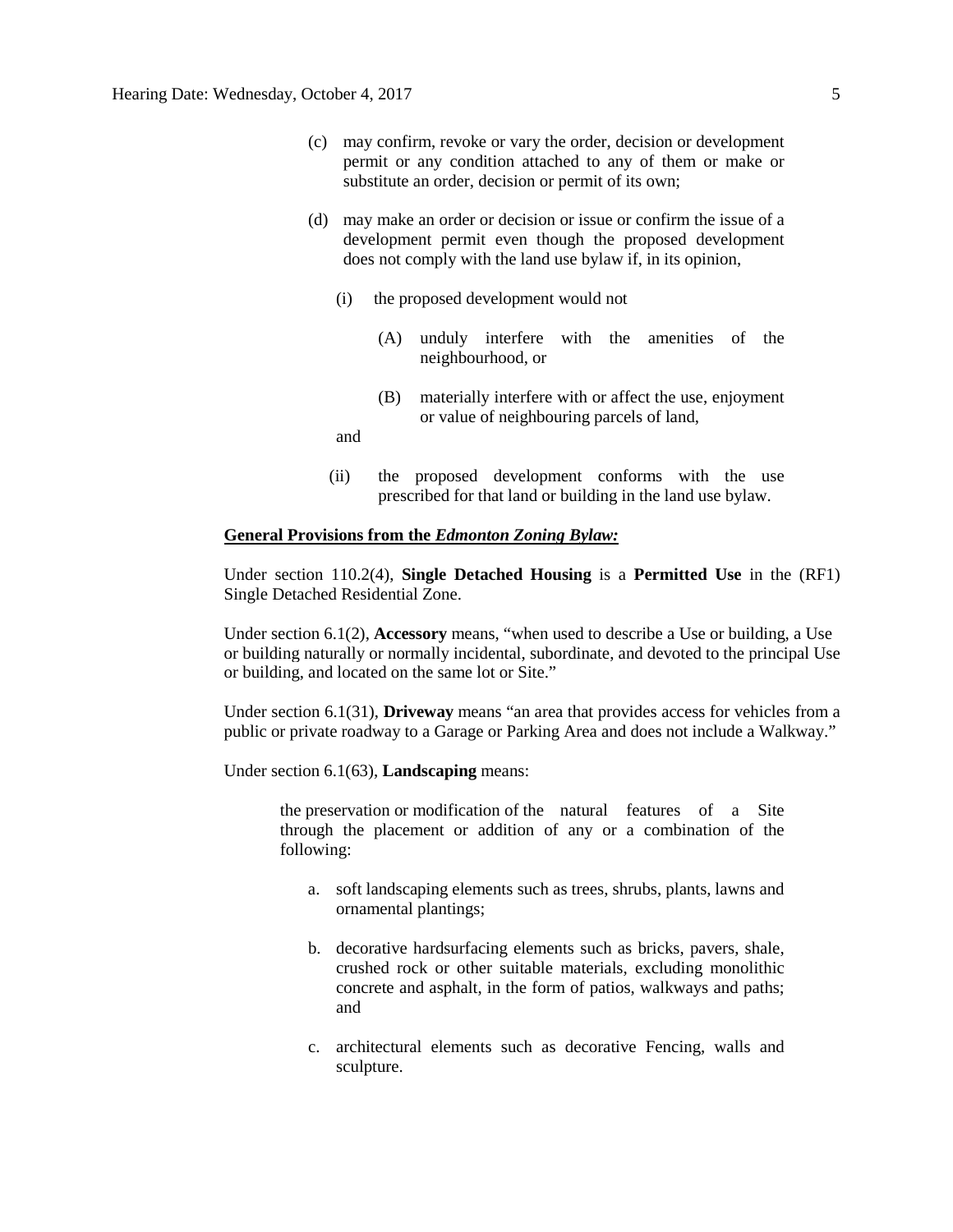Under section 6.1(77), **Parking Area** means "an area that is used for the parking of vehicles. A Parking Area is comprised of one or more parking spaces, and includes a parking pad, but does not include a Driveway."

Under section 6.1(119), **Walkway** means "a path for pedestrian circulation that cannot be used for vehicular parking."

Section 110.1 states that the **General Purpose** of the **(RF1) Single Detached Residential Zone** is:

to provide for Single Detached Housing while allowing other forms of small scale housing in the form of Secondary Suites, and Garden Suites, as well as Semi-detached Housing and Duplex Housing under certain conditions.

*Objects Prohibited or Restricted in Residential Zones*

Section 45.7 states:

In the Front Yard of any Site in any Residential Zone, or in the case of a corner Site, in the Front Yard or the flanking Side Yard in any Residential Zone:

- a. vehicles shall not be located on the landscaped portion of the Yard; and
- b. vehicles shall only be allowed on a Driveway or within an attached or detached Garage.

Under section 6.1(46), **Front Yard** means:

the portion of a Site abutting the Front Lot Line extending across the full width of the Site, situated between the Front Lot Line and the nearest wall of the principal building, not including projections.

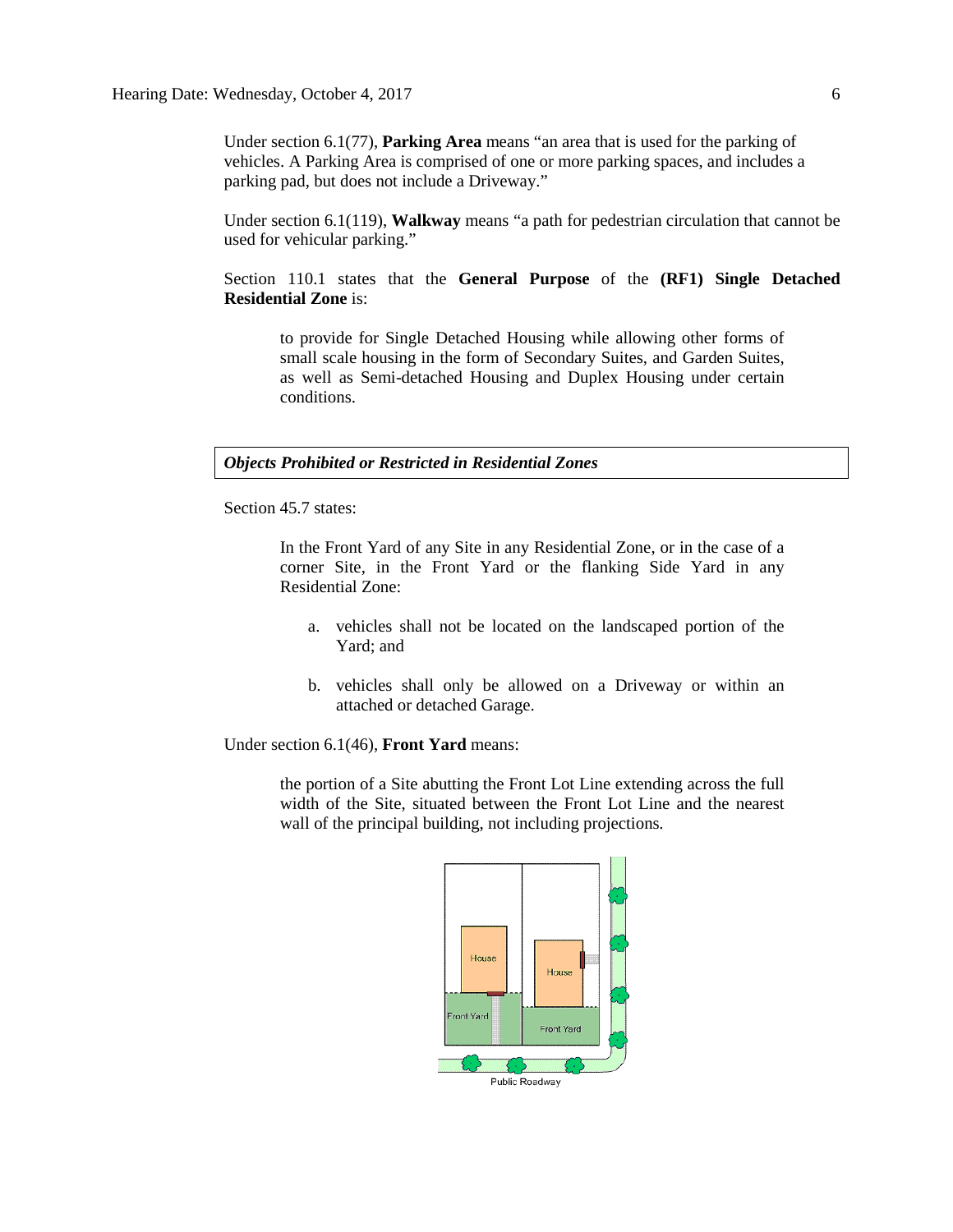#### **Development Officer's Determination:**

**In the Front Yard of any Site in any Residential Zone, or in the case of a corner Site, in the Front Yard or the flanking Side Yard in any Residential Zone: (Reference Section 45.7)**

**a) vehicles shall not be located on the landscaped portion of the Yard; and**

**b) vehicles shall only be allowed on a Driveway or within an attached or detached Garage.** [unedited]

## *Location of Vehicular Parking Facilities*

Section 54.2(2)(e) states:

Except as otherwise provided for in this Bylaw, parking spaces, not including Driveways, shall be located in accordance with the following:

- i. parking spaces shall not be located within a Front Yard; and
- ii. …

#### **Development Officer's Determination:**

**Parking spaces shall not be located within a Front Yard. (Reference Section 54.2.(2))** [unedited]

## *Off-street Parking and Loading Regulations*

Section 54.1(4) states:

The Front Yard of any at Grade Dwelling in any Residential Zone, or in the case of a corner Site, either the Front Yard or the flanking Side Yard in any Residential Zone, may include a maximum of one Driveway. The Driveway shall:

- a. lead directly from the roadway to the Garage or Parking Area;
- b. for a Garage or Parking Area with one parking space, have a maximum width of [4.3 m,](javascript:void(0);) or the width of the Garage or Parking Area, whichever is the lesser;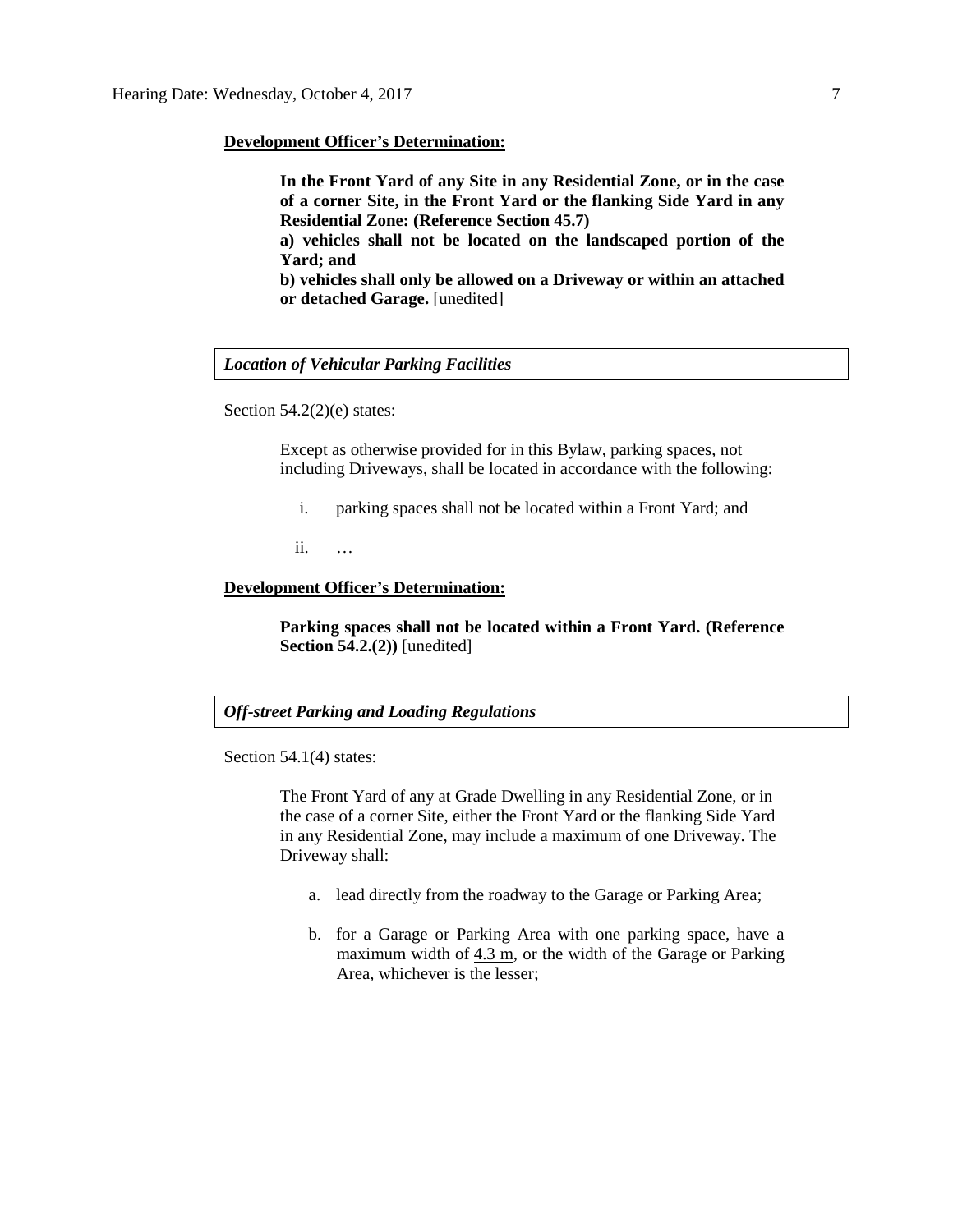- c. For a Garage or Parking Area with two or more parking spaces, have a maximum width that shall be calculated as the product of [3.7 m](javascript:void(0);) multiplied by the total number of adjacent side-by-side parking spaces contained within the Garage or Parking Area, or the width of the Garage or Parking Area, whichever is the lesser; and
- d. for a Site Zoned RF1 and less than 10.4 m wide, have a maximum width of  $4.3$  m.

#### **Development Officer's Determination:**

**The maximum width of Driveway exceeds the maximum allowable width. (Reference Section 54.1(4)) The Driveway shall lead directly from the roadway to the required Garage or Parking Area. (Reference Section 54.1(4))** [unedited]

#### *Landscaping*

Section  $55.2(1)(g)$  states:

Unless otherwise specified in this Bylaw, or developed as part of a Multi-unit Project Development, all new Single Detached Housing, Semi-detached Housing, Duplex Housing, Row Housing and Stacked Row Housing, shall be Landscaped in accordance with the following:

…

g. all Yards visible from a public roadway, other than a Lane, shall be seeded or sodded.

…

#### **Development Officer's Determination:**

…

**All Yards visible from a public roadway, other than a Lane, shall be seeded or sodded. (Reference Section 55.2.1(g))** [unedited]

Section 55.3(1) states:

Unless otherwise specified in this Bylaw, Landscaping shall be provided in accordance with the following: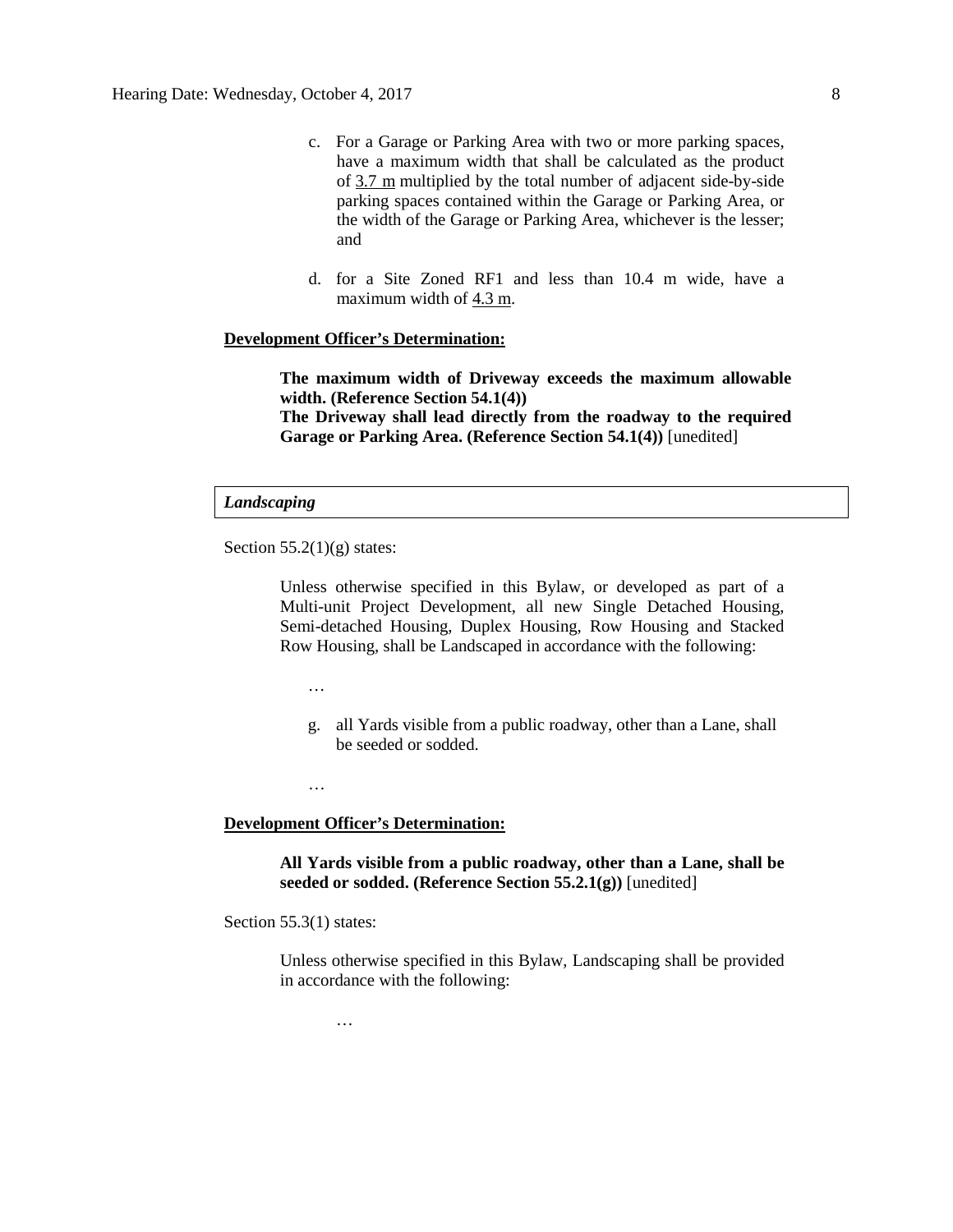e. all open space including Front Yards, Rear Yards, Side Yards and Yards, at Grade Amenity Areas, Private Outdoor Amenity Areas, Setback areas and Separation Spaces shall be landscaped with flower beds, grass, ground cover or suitable decorative hardscaping in addition to trees and shrubs. This requirement shall not apply to those areas designated for parking or vehicular circulation.

…

## **Development Officer's Determination:**

**All open space including Front Yards, Rear Yards, Side Yards and Yards, at Grade Amenity Areas, Private Outdoor Amenity Areas, Setback areas and Separation Spaces shall be landscaped with flower beds, grass, ground cover or suitable decorative hardscaping in addition to trees and shrubs. (Reference Section 55.3.1(e))**  [unedited]

## Notice to Applicant/Appellant

Provincial legislation requires that the Subdivision and Development Appeal Board issue its official decision in writing within fifteen days of the conclusion of the hearing. Bylaw No. 11136 requires that a verbal announcement of the Board's decision shall be made at the conclusion of the hearing of an appeal, but the verbal decision is not final nor binding on the Board until the decision has been given in writing in accordance with the *Municipal Government Act*.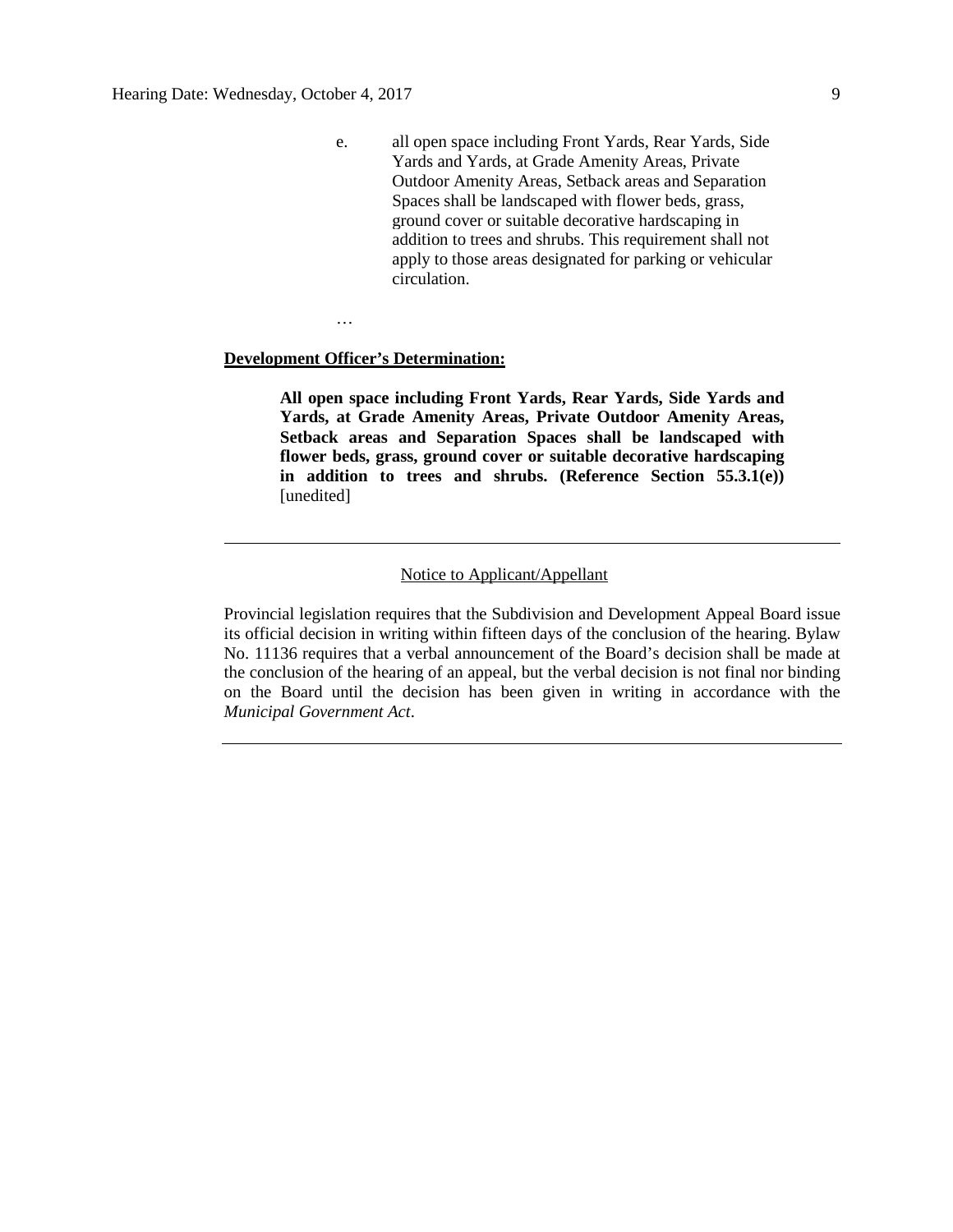| <b>Jmönton</b>                                                                                                                                                 | Project Number: 255024506-003<br><b>Application Date:</b><br>JUL 12, 2017<br>Printed:<br>September 13, 2017 at 7:27 AM       |  |  |  |  |  |  |
|----------------------------------------------------------------------------------------------------------------------------------------------------------------|------------------------------------------------------------------------------------------------------------------------------|--|--|--|--|--|--|
| <b>Application for</b>                                                                                                                                         | $1$ of $2$<br>Page:                                                                                                          |  |  |  |  |  |  |
| <b>Minor Development Permit</b>                                                                                                                                |                                                                                                                              |  |  |  |  |  |  |
| This document is a Development Permit Decision for the development application described below.                                                                |                                                                                                                              |  |  |  |  |  |  |
| Applicant                                                                                                                                                      | Property Address(es) and Legal Description(s)<br>5231 - 157 AVENUE NW<br>Plan 9724015 Blk 33 Lot 55                          |  |  |  |  |  |  |
| <b>Scope of Application</b><br>To construct exterior alterations to a Single Detached House (Driveway extension, 2.94m x 5.8m), existing without permits.      |                                                                                                                              |  |  |  |  |  |  |
| <b>Permit Details</b>                                                                                                                                          |                                                                                                                              |  |  |  |  |  |  |
| # of Dwelling Units Add/Remove: 0<br>Client File Reference Number:<br>Minor Dev. Application Fee: Exterior Alterations (Res.)<br>Secondary Suite Included ?: N | Class of Permit: Class A<br>Lot Grading Needed?: N<br>New Sewer Service Required: N<br>Stat. Plan Overlay/Annex Area: (none) |  |  |  |  |  |  |
| I/We certify that the above noted details are correct.                                                                                                         |                                                                                                                              |  |  |  |  |  |  |
| Applicant signature:                                                                                                                                           |                                                                                                                              |  |  |  |  |  |  |
| <b>Development Application Decision</b><br>Refused                                                                                                             |                                                                                                                              |  |  |  |  |  |  |
| THIS IS NOT A PERMIT                                                                                                                                           |                                                                                                                              |  |  |  |  |  |  |
|                                                                                                                                                                |                                                                                                                              |  |  |  |  |  |  |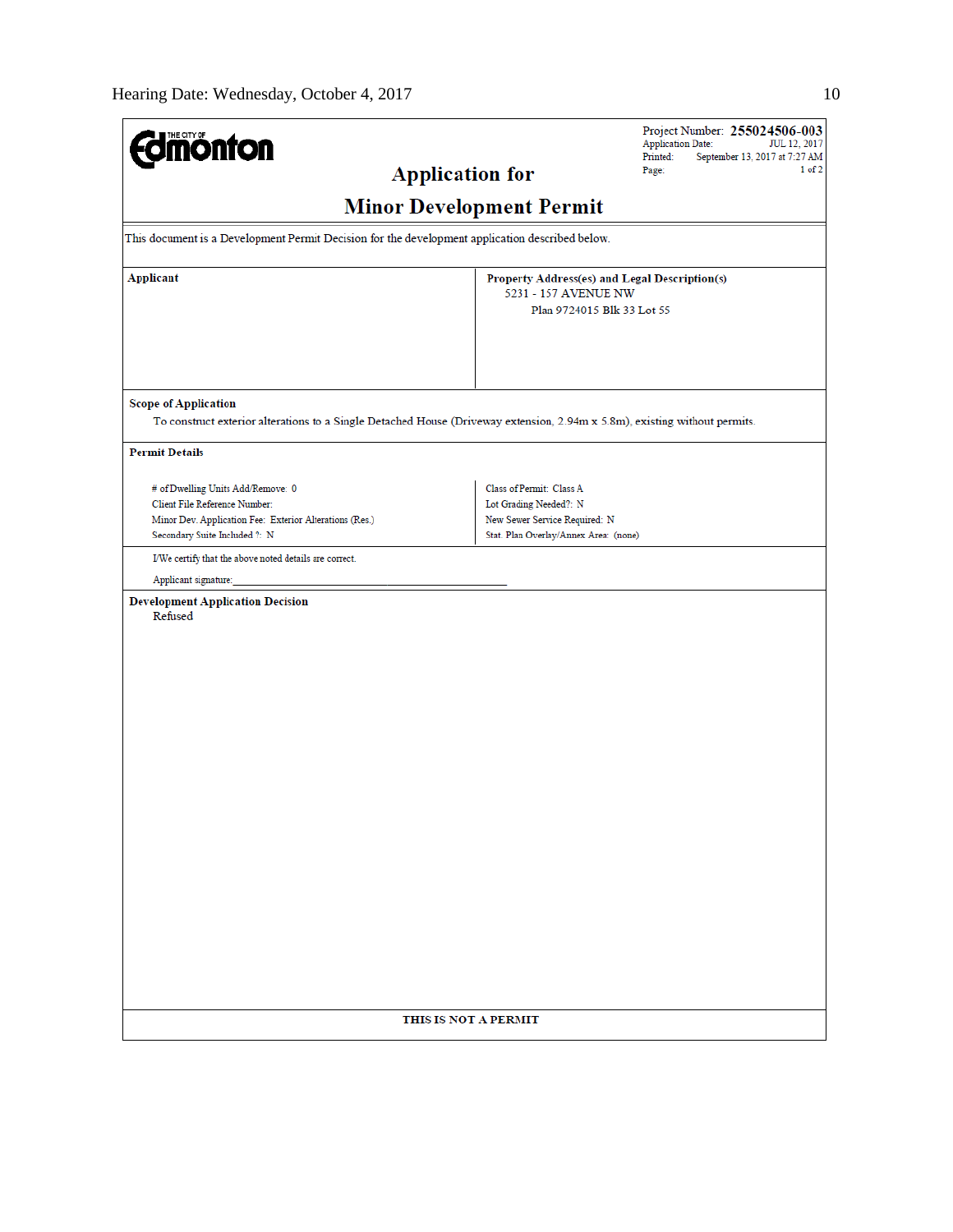| <b>ionton</b>                                                                                                                                                                                                                                                                                                                           |                                                                                       | <b>Application for</b>          |          | Project Number: 255024506-003<br><b>Application Date:</b><br>JUL 12, 2017<br>Printed:<br>September 13, 2017 at 7:27 AM<br>$2$ of $2$<br>Page:                                                                                                                                                                                                                                                      |  |  |  |  |  |
|-----------------------------------------------------------------------------------------------------------------------------------------------------------------------------------------------------------------------------------------------------------------------------------------------------------------------------------------|---------------------------------------------------------------------------------------|---------------------------------|----------|----------------------------------------------------------------------------------------------------------------------------------------------------------------------------------------------------------------------------------------------------------------------------------------------------------------------------------------------------------------------------------------------------|--|--|--|--|--|
|                                                                                                                                                                                                                                                                                                                                         |                                                                                       | <b>Minor Development Permit</b> |          |                                                                                                                                                                                                                                                                                                                                                                                                    |  |  |  |  |  |
| <b>Reason for Refusal</b><br>The driveway extension is refused based on the following reasons:                                                                                                                                                                                                                                          |                                                                                       |                                 |          |                                                                                                                                                                                                                                                                                                                                                                                                    |  |  |  |  |  |
| any Residential Zone: (Reference Section 45.7)<br>a) vehicles shall not be located on the landscaped portion of the Yard; and<br>b) vehicles shall only be allowed on a Driveway or within an attached or detached Garage.                                                                                                              |                                                                                       |                                 |          | In the Front Yard of any Site in any Residential Zone, or in the case of a corner Site, in the Front Yard or the flanking Side Yard in                                                                                                                                                                                                                                                             |  |  |  |  |  |
|                                                                                                                                                                                                                                                                                                                                         | Parking spaces shall not be located within a Front Yard. (Reference Section 54.2.(2)) |                                 |          |                                                                                                                                                                                                                                                                                                                                                                                                    |  |  |  |  |  |
| The maximum width of Driveway exceeds the maximum allowable width. (Reference Section $54.1(4)$ )                                                                                                                                                                                                                                       |                                                                                       |                                 |          |                                                                                                                                                                                                                                                                                                                                                                                                    |  |  |  |  |  |
|                                                                                                                                                                                                                                                                                                                                         |                                                                                       |                                 |          | The Driveway shall lead directly from the roadway to the required Garage or Parking Area. (Reference Section 54.1(4))                                                                                                                                                                                                                                                                              |  |  |  |  |  |
|                                                                                                                                                                                                                                                                                                                                         |                                                                                       |                                 |          | All Yards visible from a public roadway, other than a Lane, shall be seeded or sodded. (Reference Section 55.2.1(g))                                                                                                                                                                                                                                                                               |  |  |  |  |  |
| hardscaping in addition to trees and shrubs. (Reference Section $55.3.1(e)$ )                                                                                                                                                                                                                                                           |                                                                                       |                                 |          | All open space including Front Yards, Rear Yards, Side Yards and Yards, at Grade Amenity Areas, Private Outdoor Amenity<br>Areas, Setback areas and Separation Spaces shall be landscaped with flower beds, grass, ground cover or suitable decorative                                                                                                                                             |  |  |  |  |  |
| <b>ADVISEMENTS:</b><br>a combination of the following: Section 6.1(63):<br>a) soft landscaping elements such as trees, shrubs, plants, lawns and ornamental plantings;<br>monolithic concrete and asphalt, in the form of patios, walkways and paths; and<br>c) architectural elements such as decorative Fencing, walls and sculpture. |                                                                                       |                                 |          | 1) Landscaping means the preservation or modification of the natural features of a Site through the placement or addition of any or<br>b) decorative hardsurfacing elements such as bricks, pavers, shales, crushed rock or other suitable materials, excluding                                                                                                                                    |  |  |  |  |  |
| to the Site. (Section $5.2(1)$ )                                                                                                                                                                                                                                                                                                        |                                                                                       |                                 |          | 2) An approved Development Permit means that the proposed development has been reviewed against the provisions of this<br>Bylaw. It does not remove obligations to conform with other legislation, bylaws or land title instruments including, but not limited<br>to, the Municipal Government Act, the Safety Codes Act or any caveats, restrictive covenants or easements that might be attached |  |  |  |  |  |
| 12800.                                                                                                                                                                                                                                                                                                                                  |                                                                                       |                                 |          | 3) Unless otherwise stated, all above references to section numbers refer to the authority under the Edmonton Zoning Bylaw                                                                                                                                                                                                                                                                         |  |  |  |  |  |
| <b>Rights of Appeal</b><br>Chapter 24, Section 683 through 689 of the Municipal Government Amendment Act.                                                                                                                                                                                                                               |                                                                                       |                                 |          | The Applicant has the right of appeal within 14 days of receiving notice of the Development Application Decision, as outlined in                                                                                                                                                                                                                                                                   |  |  |  |  |  |
| Issue Date: Sep 08, 2017                                                                                                                                                                                                                                                                                                                | Development Authority: LAI, ECHO                                                      |                                 |          | Signature:                                                                                                                                                                                                                                                                                                                                                                                         |  |  |  |  |  |
| Fees                                                                                                                                                                                                                                                                                                                                    |                                                                                       |                                 |          |                                                                                                                                                                                                                                                                                                                                                                                                    |  |  |  |  |  |
|                                                                                                                                                                                                                                                                                                                                         | <b>Fee Amount</b>                                                                     | <b>Amount Paid</b>              | Receipt# | Date Paid                                                                                                                                                                                                                                                                                                                                                                                          |  |  |  |  |  |
| <b>Existing Without Permit Penalty Fee</b>                                                                                                                                                                                                                                                                                              | \$166.00                                                                              | \$166.00                        | 04302631 | Jul 19, 2017                                                                                                                                                                                                                                                                                                                                                                                       |  |  |  |  |  |
| Dev. Application Fee                                                                                                                                                                                                                                                                                                                    | \$166.00                                                                              | \$166.00                        | 04302631 | Jul 19, 2017                                                                                                                                                                                                                                                                                                                                                                                       |  |  |  |  |  |
| <b>Total GST Amount:</b><br><b>Totals for Permit:</b>                                                                                                                                                                                                                                                                                   | \$0.00<br>\$332.00                                                                    | \$332.00                        |          |                                                                                                                                                                                                                                                                                                                                                                                                    |  |  |  |  |  |
|                                                                                                                                                                                                                                                                                                                                         |                                                                                       |                                 |          |                                                                                                                                                                                                                                                                                                                                                                                                    |  |  |  |  |  |
|                                                                                                                                                                                                                                                                                                                                         |                                                                                       | THIS IS NOT A PERMIT            |          |                                                                                                                                                                                                                                                                                                                                                                                                    |  |  |  |  |  |
|                                                                                                                                                                                                                                                                                                                                         |                                                                                       |                                 |          |                                                                                                                                                                                                                                                                                                                                                                                                    |  |  |  |  |  |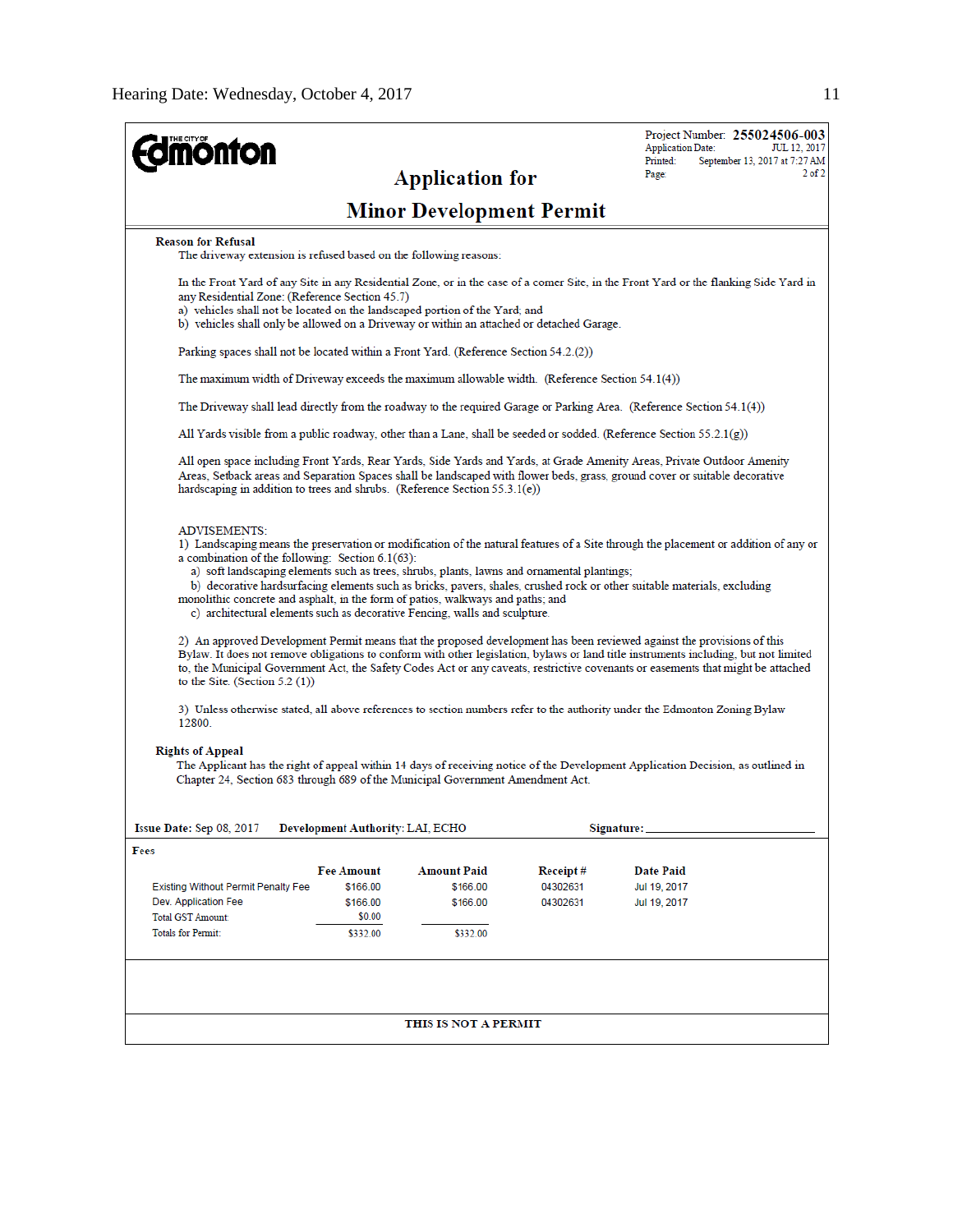

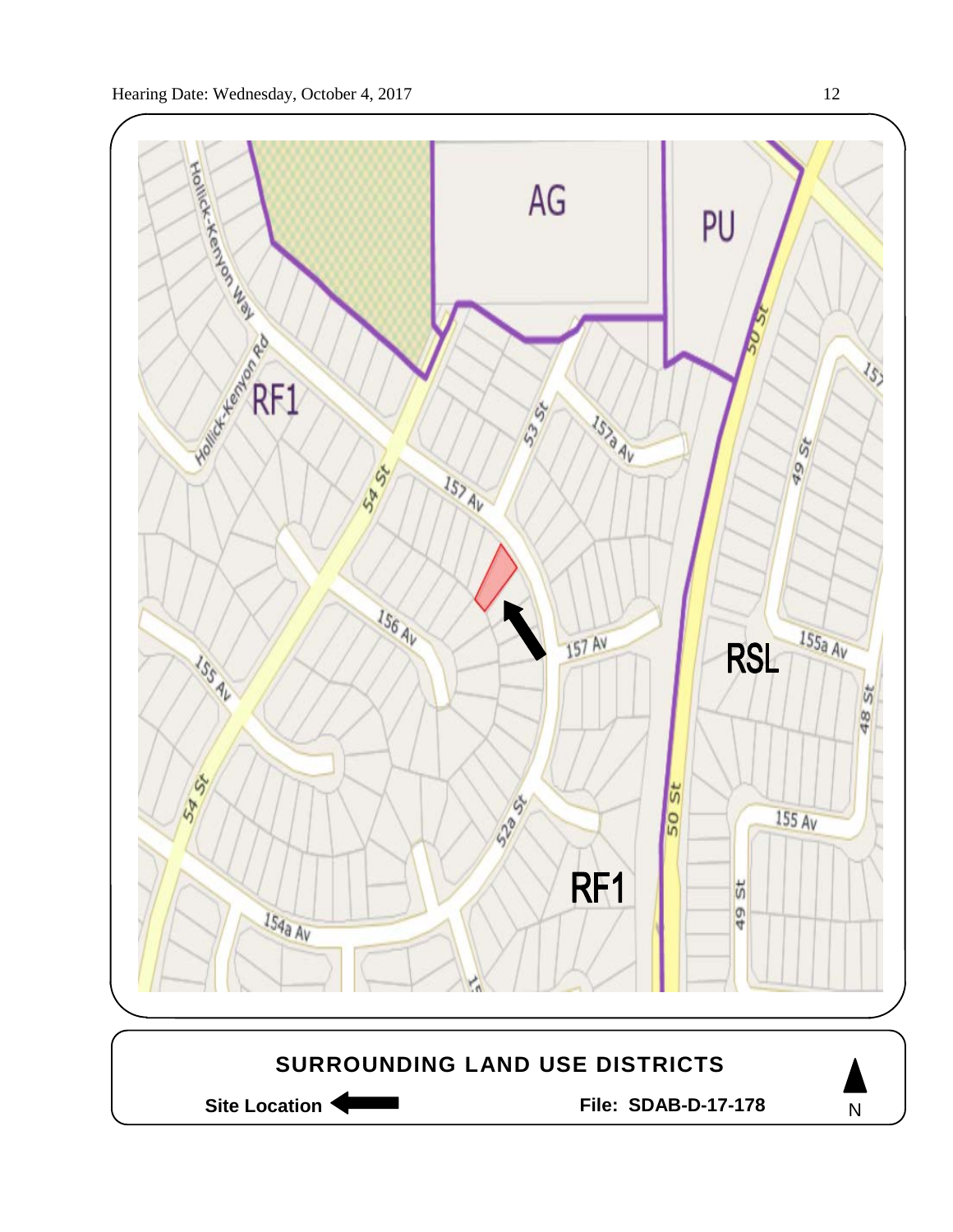#### ITEM II: 10:30 A.M. FILE: SDAB-D-17-179

| AN APPEAL FROM THE DECISION OF THE DEVELOPMENT OFFICER |                                                                                                                                                                                                                |  |  |
|--------------------------------------------------------|----------------------------------------------------------------------------------------------------------------------------------------------------------------------------------------------------------------|--|--|
| <b>APPELLANT:</b>                                      |                                                                                                                                                                                                                |  |  |
| <b>APPLICATION NO.:</b>                                | 246474011-001                                                                                                                                                                                                  |  |  |
| <b>APPLICATION TO:</b>                                 | Construct a Single Detached House with<br>an Unenclosed Front Porch (8.18 metres<br>by 1.46 metres), fireplace, rear attached<br>Garage and Basement Development (NOT<br>to be used as an additional Dwelling) |  |  |
| <b>DECISION OF THE</b><br>DEVELOPMENT AUTHORITY:       | Refused                                                                                                                                                                                                        |  |  |
| <b>DECISION DATE:</b>                                  | August 30, 2017                                                                                                                                                                                                |  |  |
| DATE OF APPEAL:                                        | September 7, 2017                                                                                                                                                                                              |  |  |
| <b>MUNICIPAL DESCRIPTION</b><br>OF SUBJECT PROPERTY:   | 14368 - 92 Avenue NW                                                                                                                                                                                           |  |  |
| <b>LEGAL DESCRIPTION:</b>                              | Plan 6054HW Blk 7 Lot 17                                                                                                                                                                                       |  |  |
| ZONE:                                                  | (RF1) Single Detached Residential Zone                                                                                                                                                                         |  |  |
| <b>OVERLAY:</b>                                        | Mature Neighbourhood Overlay                                                                                                                                                                                   |  |  |
| <b>STATUTORY PLAN:</b>                                 | N/A                                                                                                                                                                                                            |  |  |

## *Grounds for Appeal*

The Appellant provided the following reasons for appealing the decision of the Development Authority:

I am one of the property owners that hired Infiniti Master Builder to design and construct a home for my family at 14368 92 Ave in Parkview.

Our Development Permit was recently refused by the Development Officer a result of the two variances required for the connecting the house to the garage with a breezeway. The two requested variances are related to each other, as the subject property is a corner lot.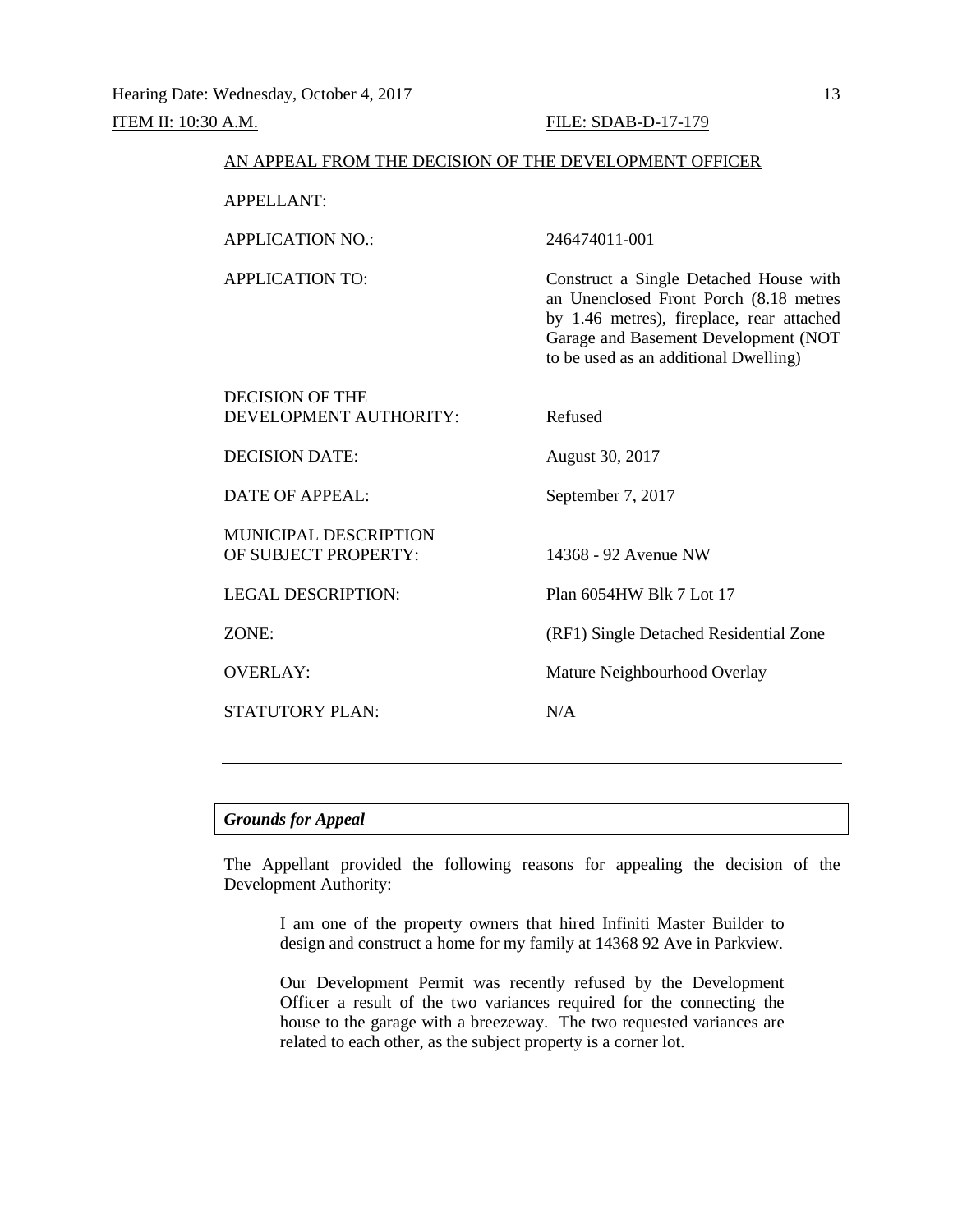It is important to note the Development Permit application and decision was based on the previous revision Mature Neighbourhood Overlay, and not the latest revision that came into effect on September 1, 2017.

The proposed design of an attached rear garage via a breezeway maximized the outdoor private amenity space, compared to a house facing the flanking roadway with an attached garage. The proposed plan has kept the house within the required front and rear setbacks, and the garage with the rear 12.8 m of the site as if it was a detached garage, and individually the house or garage would not require any variances in order to build. It is only the 3.6 m long breezeway that connects the garage and house together, that is resulting in requiring two variances.

The proposed breezeway should have no impact to the sun shading of the abutting property. There is already an approximately 6 m high tree on our property that is along the east property line in the approximate area of where the breezeway is being proposed. That means the sun shading to the abutting property should be no worse with a breezeway compared to the existing tree. As well, the breezeway has been designed with a vaulted ceiling in order to reduce the height from grade compared to the adjacent house and garage structures. This results in a peak height of the breezeway of approximately 4.3 m from grade, which is less than the existing tree.

There is also precedence in neighbourhood for a breezeway connecting the garage to the house. The recently constructed house with rear attached garage at 14355 – 92A Ave had the breezeway approved by a Development Officer in March 2016, and did not require submission to the SDAB.

There were no concerns raised by the neighbours within the 60 m Community Consultation radius with the proposed variances, as far as I am aware. The plan was well received by all individuals that our family was able to contact, and nine feedback forms in support were received.

Considering the precedence in the near vicinity, the positive results of the community consultation, and limited impacts to neighbours, I request that the SBAD revoke the Development Officer's decision.

#### *General Matters*

The *Municipal Government Act*, RSA 2000, c M-26 states the following:

## **Grounds for Appeal 685(1)** If a development authority

(a) fails or refuses to issue a development permit to a person,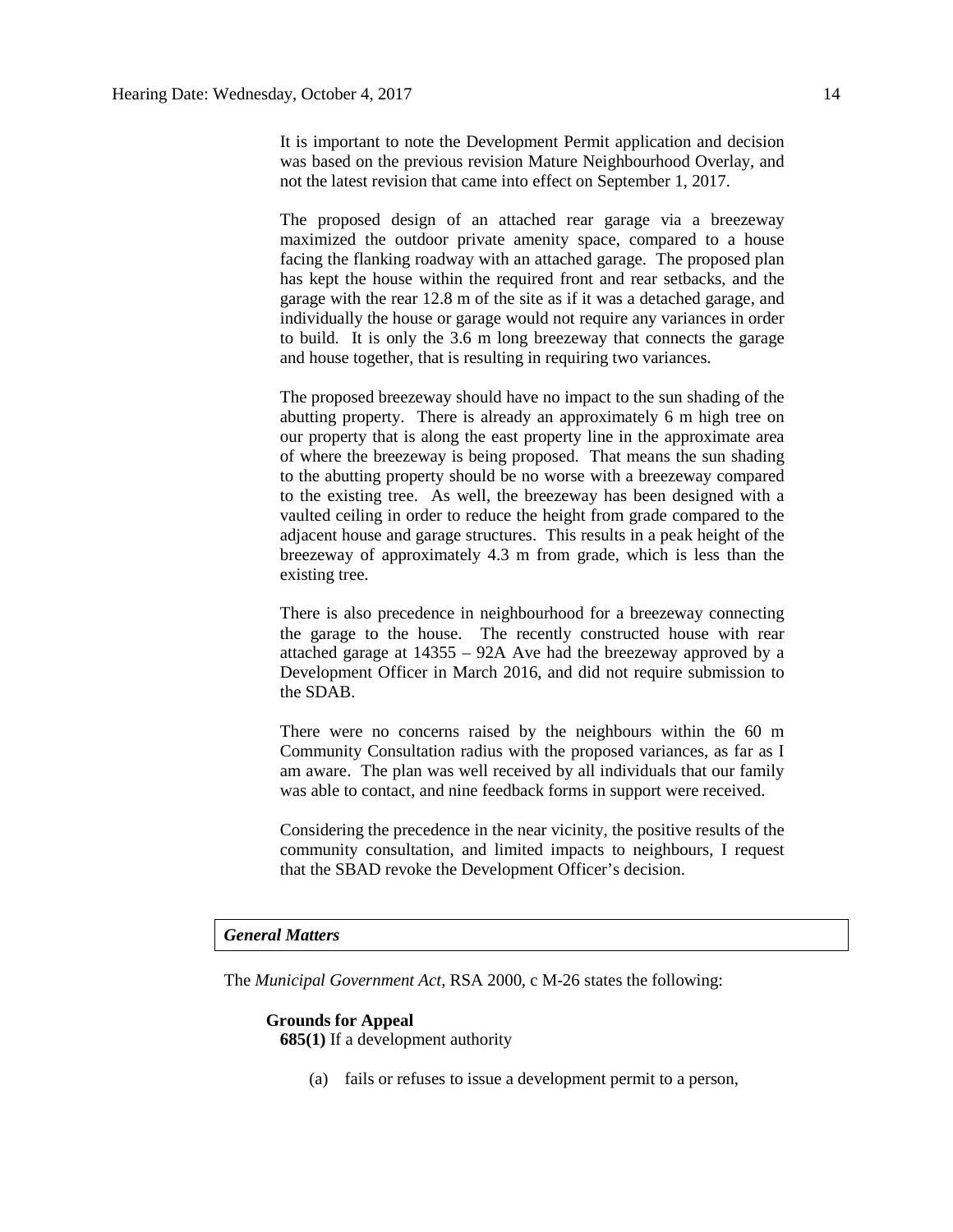- (b) issues a development permit subject to conditions, or
- (c) issues an order under section 645,

the person applying for the permit or affected by the order under section 645 may appeal to the subdivision and development appeal board.

## **Appeals**

**686(1)** A development appeal to a subdivision and development appeal board is commenced by filing a notice of the appeal, containing reasons, with the board within 14 days,

- (a) in the case of an appeal made by a person referred to in section 685(1), after
	- (i) the date on which the person is notified of the order or decision or the issuance of the development permit, or

…

#### **Hearing and Decision**

**687(3)** In determining an appeal, the subdivision and development appeal board

…

- (a.1) must comply with the land use policies and statutory plans and, subject to clause (d), the land use bylaw in effect;
	- …
	- (c) may confirm, revoke or vary the order, decision or development permit or any condition attached to any of them or make or substitute an order, decision or permit of its own;
	- (d) may make an order or decision or issue or confirm the issue of a development permit even though the proposed development does not comply with the land use bylaw if, in its opinion,
		- (i) the proposed development would not
			- (A) unduly interfere with the amenities of the neighbourhood, or
			- (B) materially interfere with or affect the use, enjoyment or value of neighbouring parcels of land,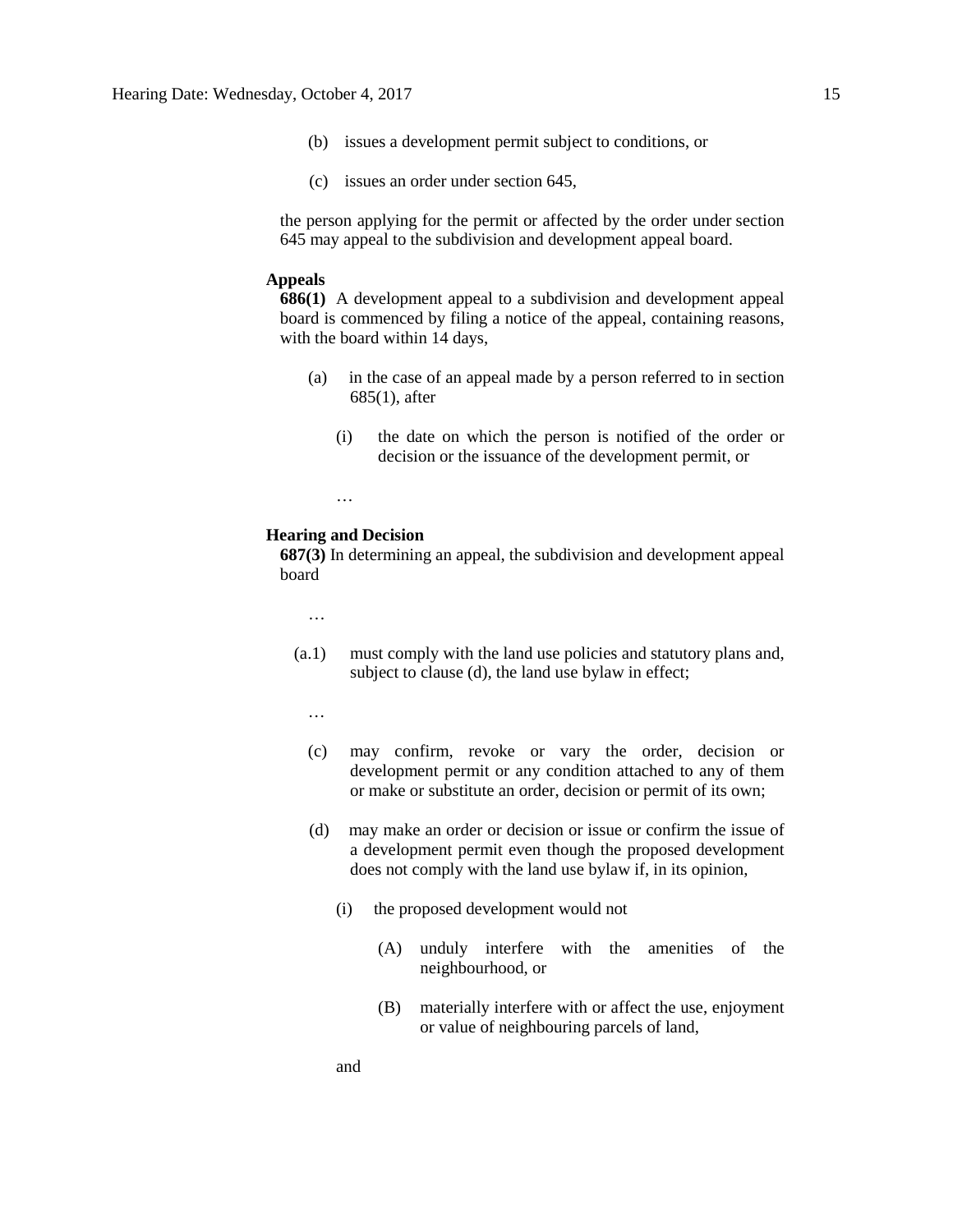(ii) the proposed development conforms with the use prescribed for that land or building in the land use bylaw.

#### **General Provisions from the** *Edmonton Zoning Bylaw:*

**It should be noted that the Mature Neighbourhood Overlay was amended under Bylaw 18013 and passed by City Council on May 29, 2017. This Bylaw came into effect September 1, 2017. The following provisions from the** *Edmonton Zoning Bylaw* **include the Bylaw 18013 amendments.**

Under section 110.2(4), **Single Detached Housing** is a **Permitted Use** in the (RF1) Single Detached Residential Zone.

Under section 7.2(9), **Single Detached Housing** means:

development consisting of a building containing only one Dwelling, which is separate from any other Dwelling or building. Where a Secondary Suite is a Permitted or Discretionary Use in a Zone, a building which contains Single Detached Housing may also contain a Secondary Suite. This Use includes Mobile Homes which conform to Section 78 of this Bylaw.

Section 814.1 states that the **General Purpose** of the **Mature Neighbourhood Overlay** is:

to regulate residential development in Edmonton's mature residential neighbourhoods, while responding to the context of surrounding development, maintaining the pedestrian-oriented design of the streetscape, and to provide an opportunity for consultation by gathering input from affected parties on the impact of a proposed variance to the Overlay regulations.

Section 110.1 states that the **General Purpose** of the **(RF1) Single Detached Residential Zone** is:

to provide for Single Detached Housing while allowing other forms of small scale housing in the form of Secondary Suites, and Garden Suites, as well as Semi-detached Housing and Duplex Housing under certain conditions.

#### *Rear Setback*

Section 814.3(4) of the Mature Neighbourhood Overlay states "The minimum Rear Setback shall be 40% of Site Depth."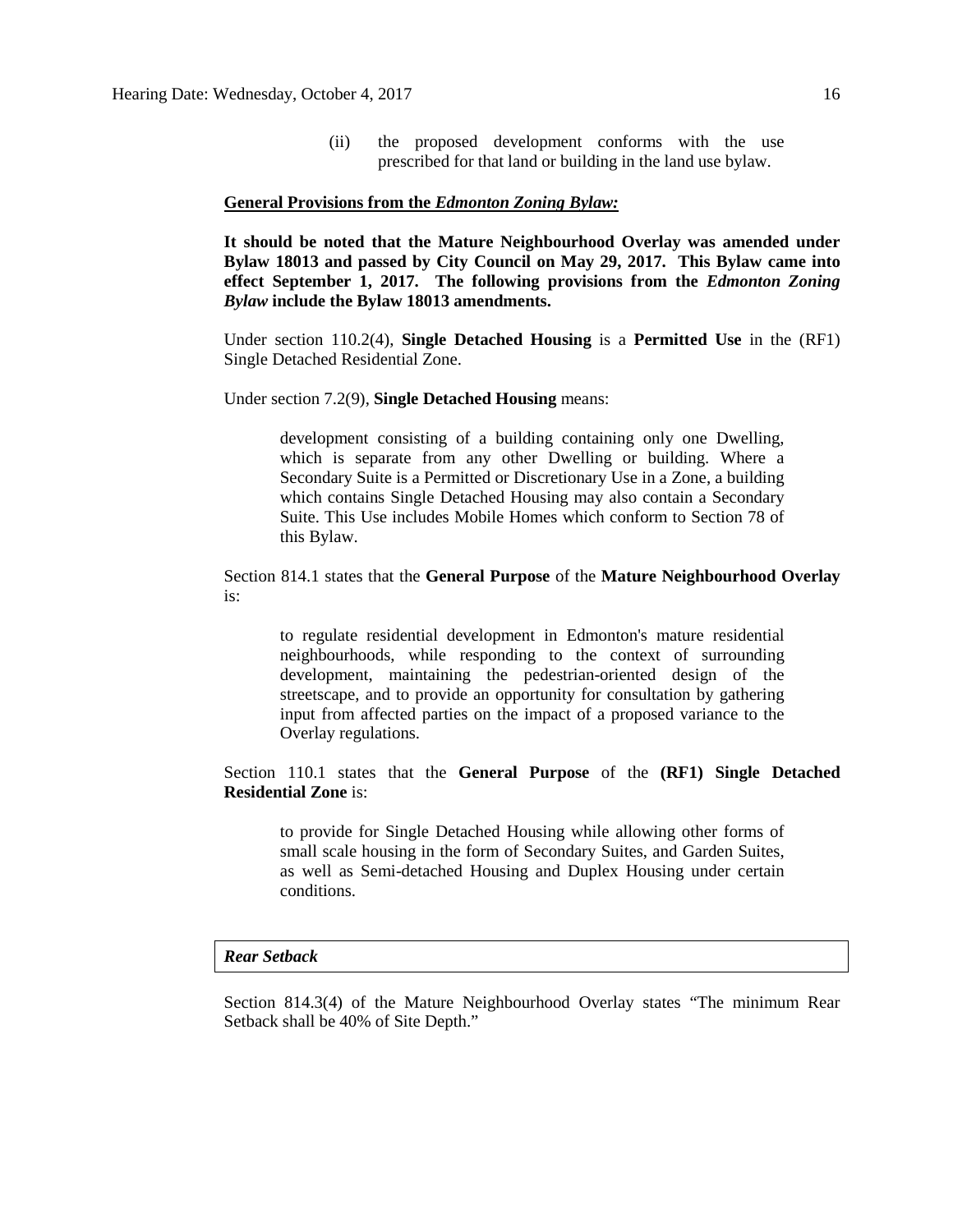Under section 6.1(90), **Rear Setback** means:

the distance that a development or a specified portion of it, must be set back from a Rear Lot Line. A Rear Setback is not a Rear Yard, Amenity Space or Separation Space.



## **Development Officer's Determination**

**1. Reduced Rear Setback - The distance from the house with rear attached Garage to the rear property line is 1.22m (4% of site depth) instead of 12.19m (40% of site depth). (Section 814.3.5)** [unedited]

## *Rear attached Garage*

Section 814.3(19) of the Mature Neighbourhood Overlay states "Rear attached Garages shall not be allowed."

## **Development Officer's Determination**

**2. Attached Garage - A rear attached Garage is allowed on Dwelling that faces the Front instead of the flanking public roadway. (Section 814.3.18)** [unedited]

*Community Consultation*

Section 814.5(1) of the Mature Neighbourhood Overlay states the following with respect to **Proposed Variances**: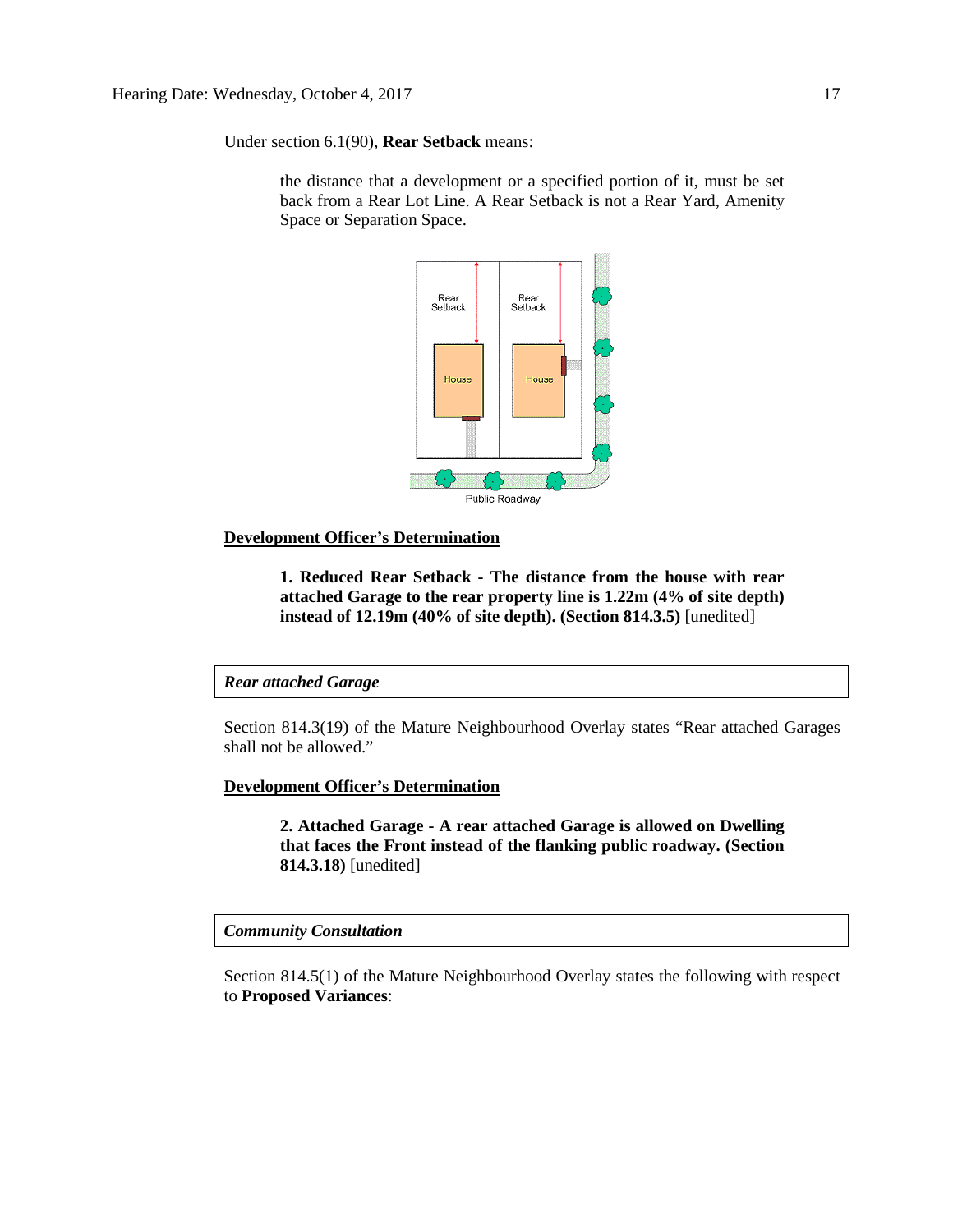When the Development Officer receives a Development Permit Application for a new principal building, new Garage Suite, or new Garden Suite that does not comply with any regulation contained within this Overlay, or receives a Development Permit for alterations to an existing structure that require a variance to Section 814.3(1), 814.3(3), 814.3(5) and 814.3(9) of this Overlay:

- a. the Development Officer shall send notice, to the recipient parties specified in Table 814.5(2), to outline any requested variances to the Overlay and solicit comments directly related to the proposed variance;
- b. the Development Officer shall not render a decision on the Development Permit application until 21 days after notice has been sent, unless the Development Officer receives feedback from the specified affected parties in accordance with Table 814.5(2); and
- c. the Development Officer shall consider any comments directly related to the proposed variance when determining whether to approve the Development Permit Application in accordance with Sections 11.2 and 11.3.

| Tier#  | <b>Recipient Parties</b>                                                                                                                                                                                                     | <b>Affected Parties</b>                                                                                                                                                     | <b>Regulation of this Overlay</b><br>to be Varied                  |  |
|--------|------------------------------------------------------------------------------------------------------------------------------------------------------------------------------------------------------------------------------|-----------------------------------------------------------------------------------------------------------------------------------------------------------------------------|--------------------------------------------------------------------|--|
| Tier 2 | The municipal address<br>and assessed owners of<br>the land Abutting the<br>Site, directly adjacent<br>across a Lane from the<br>Site of the proposed<br>development and the<br>President of each<br><b>Community League</b> | The<br>assessed<br>owners of<br>the land Abutting<br>the<br>Site and directly<br>adjacent across<br><sup>2</sup><br>Lane<br>from the Site of the<br>proposed<br>development | $814.3(4)$ – Rear Setback<br>$814.3(19)$ – Rear Attached<br>Garage |  |

Section 814.5(2) of the Mature Neighbourhood Overlay states:

## Notice to Applicant/Appellant

Provincial legislation requires that the Subdivision and Development Appeal Board issue its official decision in writing within fifteen days of the conclusion of the hearing. Bylaw No. 11136 requires that a verbal announcement of the Board's decision shall be made at the conclusion of the hearing of an appeal, but the verbal decision is not final nor binding on the Board until the decision has been given in writing in accordance with the *Municipal Government Act*.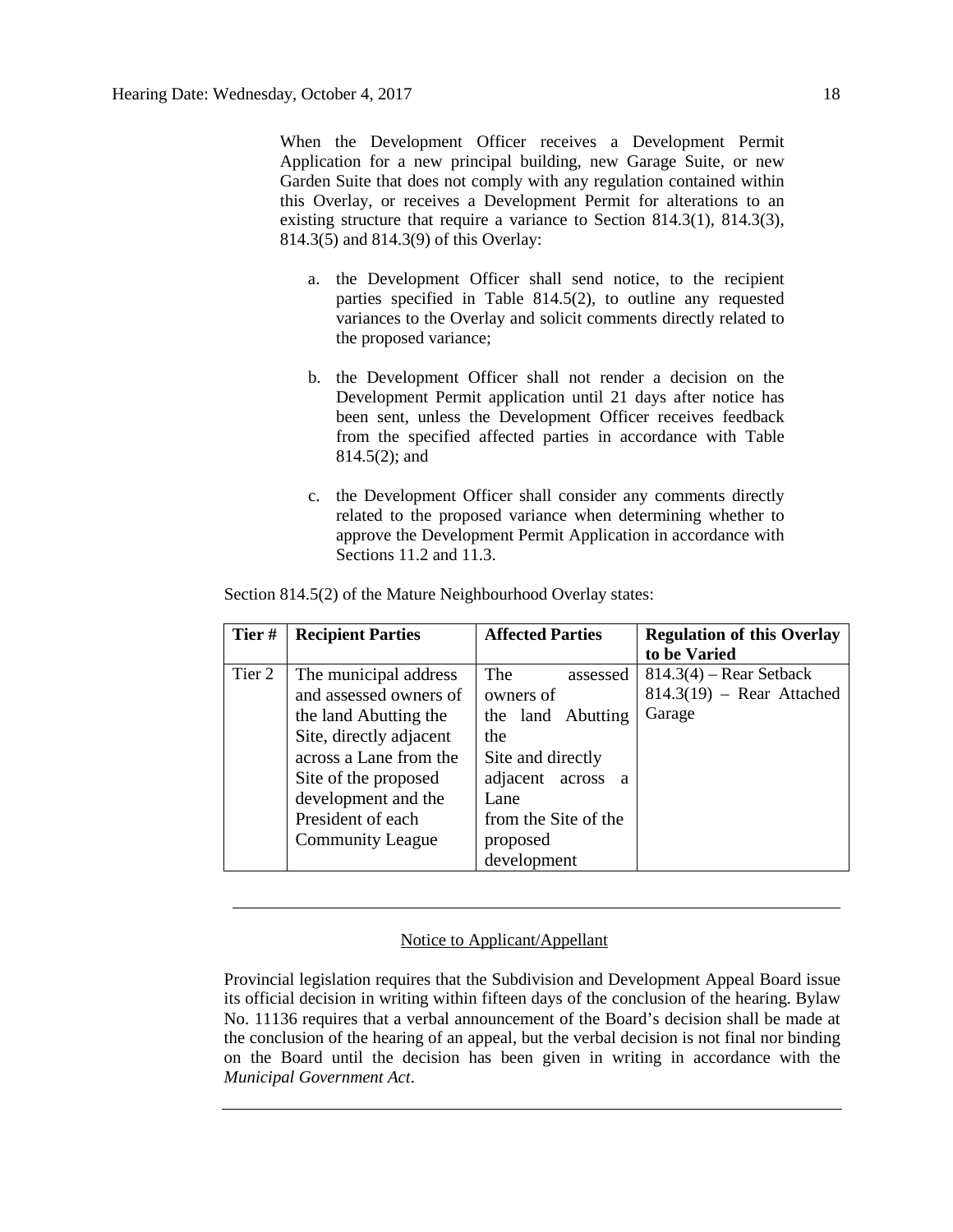| <b>monton</b>                                                                                                                                         |                   | <b>Application for</b>                          |                                                                                                   | Project Number: 246474011-001<br><b>Application Date:</b><br>MAY 19, 2017<br>Printed:<br>September 19, 2017 at 11:56 AM<br>$1$ of $2$<br>Page:                                                                                                                                                                                                                                                                        |  |  |  |
|-------------------------------------------------------------------------------------------------------------------------------------------------------|-------------------|-------------------------------------------------|---------------------------------------------------------------------------------------------------|-----------------------------------------------------------------------------------------------------------------------------------------------------------------------------------------------------------------------------------------------------------------------------------------------------------------------------------------------------------------------------------------------------------------------|--|--|--|
| <b>House Development and Building Permit</b>                                                                                                          |                   |                                                 |                                                                                                   |                                                                                                                                                                                                                                                                                                                                                                                                                       |  |  |  |
|                                                                                                                                                       |                   |                                                 |                                                                                                   | This document is a record of a Development Permit and/or Building Permit application, and a record of the decision for the undertaking<br>described below, subject to the limitations and conditions of this permit, of the Edmonton Zoning Bylaw 12800 as amended, Safety Codes<br>Act RSA 2000, Safety Codes Act Permit Regulation, Alberta Building Code 2006 and City of Edmonton Bylaw 15894 Safety Codes Permit |  |  |  |
| Applicant                                                                                                                                             |                   |                                                 | Property Address(es) and Legal Description(s)<br>14368 - 92 AVENUE NW<br>Plan 6054HW Blk 7 Lot 17 |                                                                                                                                                                                                                                                                                                                                                                                                                       |  |  |  |
|                                                                                                                                                       |                   |                                                 | Location(s) of Work                                                                               |                                                                                                                                                                                                                                                                                                                                                                                                                       |  |  |  |
|                                                                                                                                                       |                   |                                                 | Entryway: 14368 - 92 AVENUE NW                                                                    |                                                                                                                                                                                                                                                                                                                                                                                                                       |  |  |  |
|                                                                                                                                                       |                   |                                                 | Building: 14368 - 92 AVENUE NW                                                                    |                                                                                                                                                                                                                                                                                                                                                                                                                       |  |  |  |
| Scope of Application                                                                                                                                  |                   |                                                 |                                                                                                   |                                                                                                                                                                                                                                                                                                                                                                                                                       |  |  |  |
| Basement Development (NOT to be used as an additional Dwelling)                                                                                       |                   |                                                 |                                                                                                   | To construct a Single Detached House with an Unenclosed Front Porch (8.18m x 1.46m), fireplace, rear attached Garage and                                                                                                                                                                                                                                                                                              |  |  |  |
| <b>Permit Details</b>                                                                                                                                 |                   |                                                 |                                                                                                   |                                                                                                                                                                                                                                                                                                                                                                                                                       |  |  |  |
| Affected Floor Area (sq. ft.): 2285.67                                                                                                                |                   |                                                 | Building Height to Midpoint (m): 8.31                                                             |                                                                                                                                                                                                                                                                                                                                                                                                                       |  |  |  |
| Class of Permit: Class B                                                                                                                              |                   |                                                 | Dwelling Type: Single Detached House                                                              |                                                                                                                                                                                                                                                                                                                                                                                                                       |  |  |  |
| Front Yard $(m)$ : 7.62                                                                                                                               |                   |                                                 | Home Design Type:                                                                                 |                                                                                                                                                                                                                                                                                                                                                                                                                       |  |  |  |
| Rear Yard (m): 1.22                                                                                                                                   |                   |                                                 | Secondary Suite Included ?: N                                                                     |                                                                                                                                                                                                                                                                                                                                                                                                                       |  |  |  |
| Side Yard, left (m): 3.35                                                                                                                             |                   |                                                 | Side Yard, right (m): 1.22                                                                        |                                                                                                                                                                                                                                                                                                                                                                                                                       |  |  |  |
| Site Area (sq. m.): 492.39                                                                                                                            |                   |                                                 | Site Depth $(m)$ : 30.48                                                                          |                                                                                                                                                                                                                                                                                                                                                                                                                       |  |  |  |
| Site Width (m): 16.76<br>Stat. Plan Overlay/Annex Area: Mature Neighbourhood Overlay                                                                  |                   |                                                 |                                                                                                   |                                                                                                                                                                                                                                                                                                                                                                                                                       |  |  |  |
| I/We certify that the above noted details are correct.                                                                                                |                   |                                                 |                                                                                                   |                                                                                                                                                                                                                                                                                                                                                                                                                       |  |  |  |
| Applicant signature:<br><b>Development Application Decision</b>                                                                                       |                   |                                                 |                                                                                                   |                                                                                                                                                                                                                                                                                                                                                                                                                       |  |  |  |
| Refused                                                                                                                                               |                   |                                                 |                                                                                                   |                                                                                                                                                                                                                                                                                                                                                                                                                       |  |  |  |
| <b>Reason for Refusal</b><br>depth) instead of 12.19m (40% of site depth). (Section 814.3.5)                                                          |                   |                                                 |                                                                                                   | 1. Reduced Rear Setback - The distance from the house with rear attached Garage to the rear property line is 1.22m (4% of site                                                                                                                                                                                                                                                                                        |  |  |  |
| 2. Attached Garage - A rear attached Garage is allowed on Dwelling that faces the Front instead of the flanking public roadway.<br>(Section 814.3.18) |                   |                                                 |                                                                                                   |                                                                                                                                                                                                                                                                                                                                                                                                                       |  |  |  |
| <b>Rights of Appeal</b><br>Chapter 24, Section 683 through 689 of the Municipal Government Amendment Act.                                             |                   |                                                 |                                                                                                   | The Applicant has the right of appeal within 14 days of receiving notice of the Development Application Decision, as outlined in                                                                                                                                                                                                                                                                                      |  |  |  |
| Issue Date: Aug 30, 2017                                                                                                                              |                   | <b>Development Authority: LANGILLE, BRANDON</b> |                                                                                                   | Signature:                                                                                                                                                                                                                                                                                                                                                                                                            |  |  |  |
| Fees                                                                                                                                                  |                   |                                                 |                                                                                                   |                                                                                                                                                                                                                                                                                                                                                                                                                       |  |  |  |
|                                                                                                                                                       | <b>Fee Amount</b> | <b>Amount Paid</b>                              | Receipt#                                                                                          | Date Paid                                                                                                                                                                                                                                                                                                                                                                                                             |  |  |  |
| Electrical Fee (Service)                                                                                                                              | \$79.00           | \$79.00                                         | 053432001001132V                                                                                  | May 19, 2017                                                                                                                                                                                                                                                                                                                                                                                                          |  |  |  |
| <b>Electrical Safety Codes Fee</b>                                                                                                                    | \$16.66           | \$16.66                                         | 053432001001132V                                                                                  | May 19, 2017                                                                                                                                                                                                                                                                                                                                                                                                          |  |  |  |
| Water Usage Fee                                                                                                                                       | \$60.50           | \$60.50                                         | 053432001001132V                                                                                  | May 19, 2017                                                                                                                                                                                                                                                                                                                                                                                                          |  |  |  |
| <b>Building Permit Fee</b>                                                                                                                            | \$2,059.00        | \$2,059.00                                      | 053432001001132V                                                                                  | May 19, 2017                                                                                                                                                                                                                                                                                                                                                                                                          |  |  |  |
|                                                                                                                                                       |                   |                                                 |                                                                                                   |                                                                                                                                                                                                                                                                                                                                                                                                                       |  |  |  |
|                                                                                                                                                       |                   | THIS IS NOT A PERMIT                            |                                                                                                   |                                                                                                                                                                                                                                                                                                                                                                                                                       |  |  |  |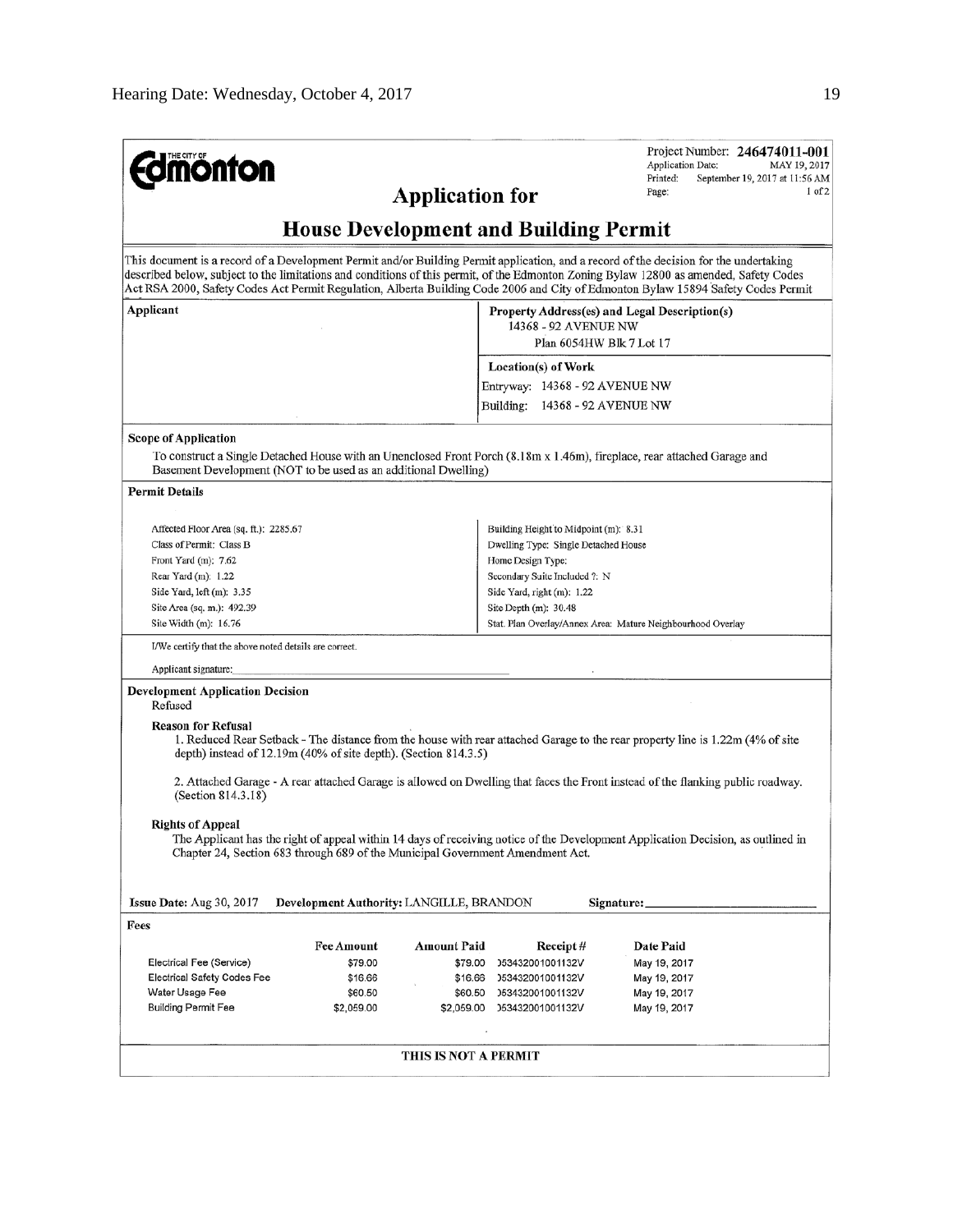| <b>monton</b>                                                                                                     |                                                                              | <b>Application for</b>                                              |                                                                      | Application Date:<br>Printed:<br>Page:                    | Project Number: 246474011-001<br>MAY 19, 2017<br>September 19, 2017 at 11:56 AM<br>$2$ of $2$ |  |  |  |
|-------------------------------------------------------------------------------------------------------------------|------------------------------------------------------------------------------|---------------------------------------------------------------------|----------------------------------------------------------------------|-----------------------------------------------------------|-----------------------------------------------------------------------------------------------|--|--|--|
|                                                                                                                   | <b>House Development and Building Permit</b>                                 |                                                                     |                                                                      |                                                           |                                                                                               |  |  |  |
| Fees<br>Lot Grading Fee<br>Safety Codes Fee<br>Electrical Fees (House)<br>Total GST Amount:<br>Totals for Permit: | <b>Fee Amount</b><br>\$140.00<br>\$82.36<br>\$304.00<br>\$0.00<br>\$2,741.52 | <b>Amount Paid</b><br>\$140.00<br>\$82.36<br>\$304.00<br>\$2,741.52 | Receipt#<br>053432001001132V<br>053432001001132V<br>053432001001132V | Date Paid<br>May 19, 2017<br>May 19, 2017<br>May 19, 2017 |                                                                                               |  |  |  |
|                                                                                                                   |                                                                              |                                                                     |                                                                      |                                                           |                                                                                               |  |  |  |
|                                                                                                                   |                                                                              |                                                                     |                                                                      |                                                           |                                                                                               |  |  |  |
|                                                                                                                   |                                                                              |                                                                     |                                                                      |                                                           |                                                                                               |  |  |  |
|                                                                                                                   |                                                                              | THIS IS NOT A PERMIT                                                |                                                                      |                                                           |                                                                                               |  |  |  |